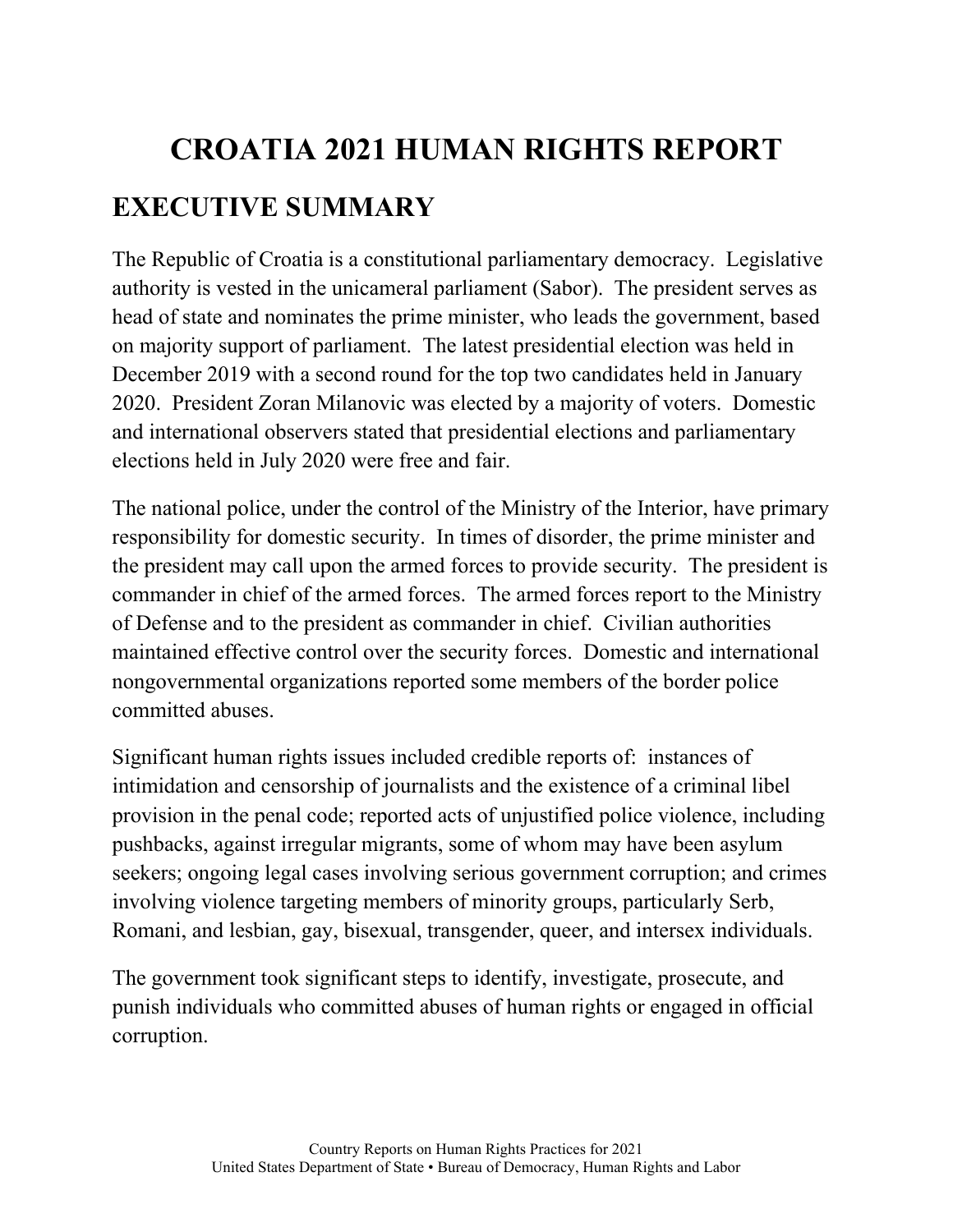# **Section 1. Respect for the Integrity of the Person:**

## **a. Arbitrary Deprivation of Life and Other Unlawful or Politically Motivated Killings**

There were no reports the government or its agents committed arbitrary or unlawful killings.

#### **b. Disappearance**

There were no reports of disappearances by or on behalf of government authorities; however, a significant number of cases of missing persons from the 1991-95 conflict remained unresolved. The Ministry of Veterans Affairs reported that as of November 23, 1,455 persons remained missing, and the government was searching for the remains of 398 individuals known to be deceased, for a total of 1,853 unsolved missing persons' cases. The ministry reported that during the year field searches were conducted in 31 locations in eight different counties, and remains of five individuals were exhumed from four locations. Remains of 20 persons were identified. Progress on missing persons remained slow primarily due to lack of reliable documents and information regarding the location of mass and individual graves, as well as other jurisdictional and political challenges with neighboring countries.

On May 12, Veterans Minister Tomo Medved attended the opening of a newly renovated DNA laboratory at the Institute of Forensic Medicine and Criminology in Zagreb. The government invested 5.08 million kuna (\$829,000) in the lab.

## **c. Torture and Other Cruel, Inhuman, or Degrading Treatment or Punishment**

The constitution and law prohibit such practices, but, according to the Office of the Ombudsperson, there were several reports of physical and verbal mistreatment among prisoners.

#### **Prison and Detention Center Conditions**

Some prison conditions were inadequate due to overcrowding, a propensity for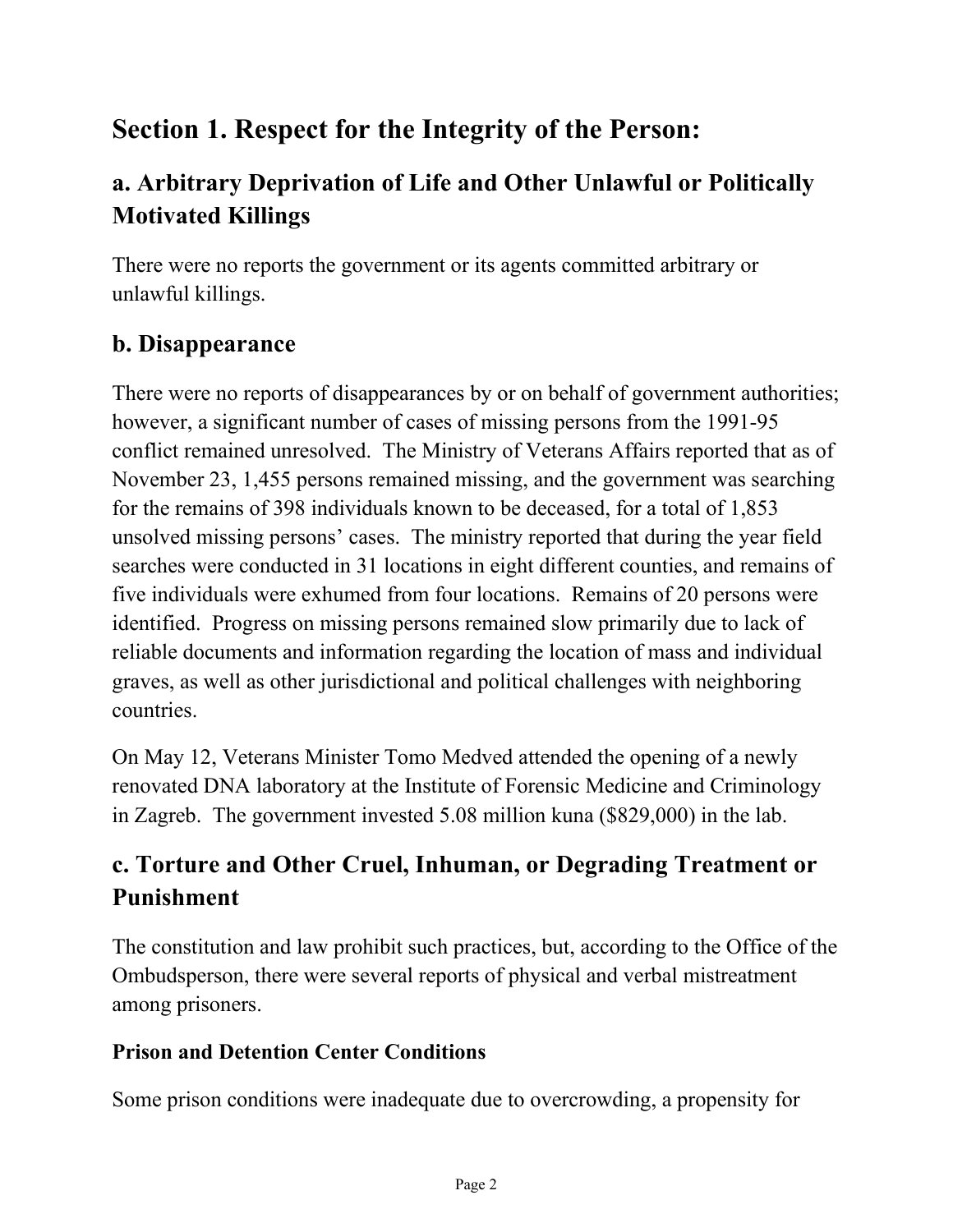violence among inmates, and a lack of health professionals working in the prison system.

**Physical Conditions:** The ombudsperson's 2020 annual report stated that the COVID-19 pandemic and two devastating earthquakes that hit Zagreb and Sisak-Moslavina county in March and December 2020, respectively, affected the prison system. The March 2020 earthquake in the city of Zagreb caused minor damage to the prison hospital building while the earthquake in Sisak-Moslavina county caused significant damage to the prisons in Sisak and Glina. COVID-19 exacerbated some prison conditions, including a lack of organized social activities for inmates. The ombudsperson's report stated overcrowding remained a problem in some prisons and that many detained persons resided in conditions that did not meet legal and international standards. Some inmates reported physical, sexual, and psychological violence perpetuated by other inmates. Those individuals often belonged to vulnerable groups, such as the Romani community or individuals with intellectual challenges. Some prisons, for example in Lepoglava, sought to suppress violence among prisoners by transferring abused prisoners to other facilities and collecting relevant data regarding incidents better. The ombudsperson's report stated that such actions were often considered reactive and insufficient. The ombudsperson's report noted a lack of adequate facilities and employees, especially health workers within the prison system.

In addition the ombudsperson reported the most frequent complaints were inadequate health care, followed by inappropriate conduct of prison officials, inadequate accommodation conditions, inadequate legal remedies for complaints, and violence among inmates. The ombudsperson's report described regular site visits to 20 police stations and three detention centers in the country. The report described partial compliance with the standards of the Council of Europe's Committee for the Prevention of Torture (CPT) at seven police stations. Although the standards stipulate that detention facilities must be equipped with water and flush toilets, some facilities did not have them. Video surveillance in some police stations included coverage of a sanitary facility located outside the detention room, which endangered the right to privacy. In some stations, due to lack of space, medical examinations were carried out in the corridors, contrary to medical confidentiality standards. After observing these issues during initial visits, the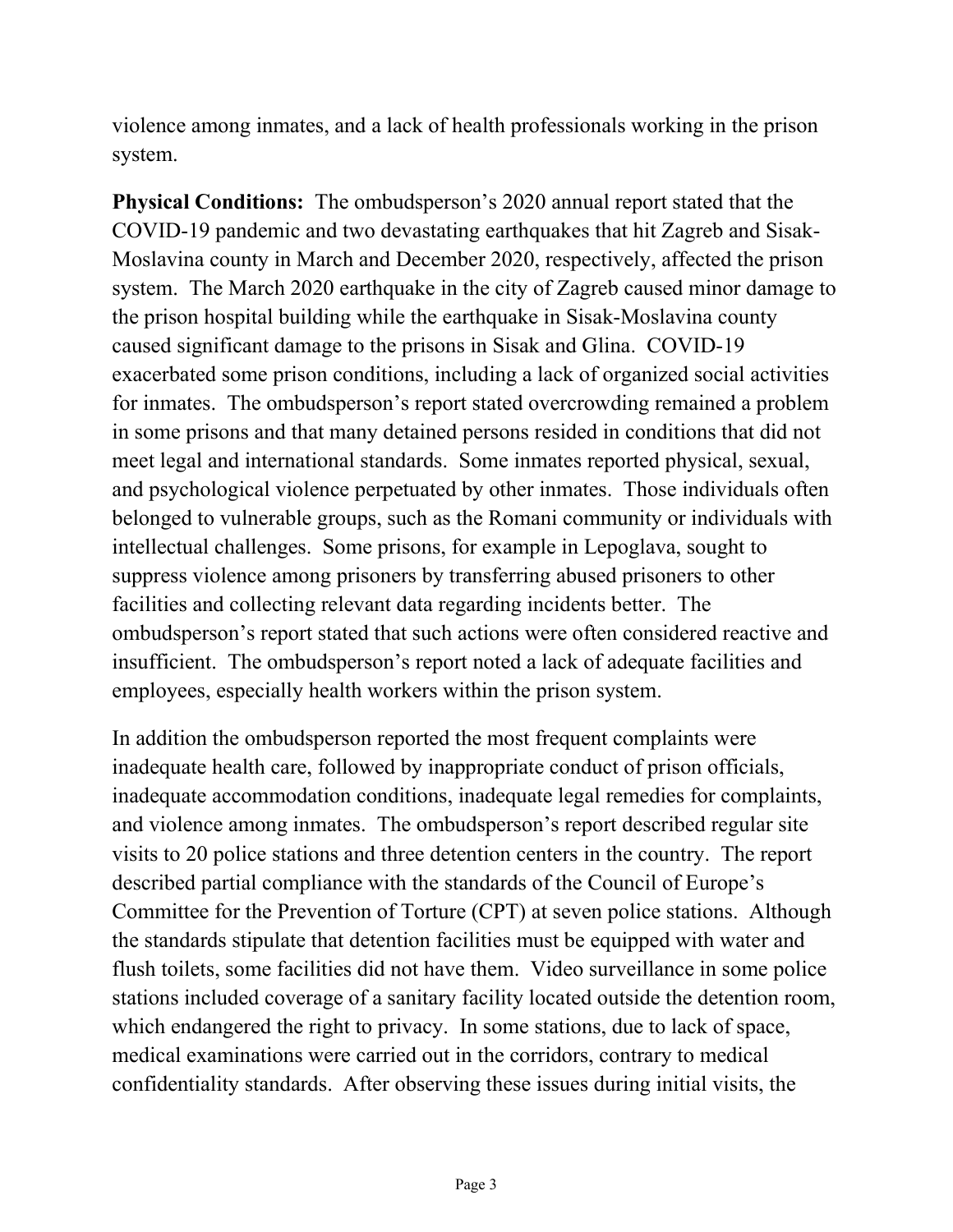report noted that some police stations implemented recommendations regarding the conditions in follow-up visits.

**Administration:** The ombudsperson's report stated detained persons frequently turned to the ombudsperson to address these issues due to the ineffectiveness of legal remedies. The ombudsperson investigated credible allegations of mistreatment and issued recommendations to improve conditions for detained persons. During 2020 the National Preventive Mechanism (NPM) conducted 26 visits of locations housing persons deprived of liberty, including 20 police stations, three police detention units, one educational institution, and restricted psychiatric wards in two hospitals.

**Independent Monitoring:** The government permitted monitoring by independent, nongovernmental observers. The ombudsperson carried out tasks specified in the NPM and is authorized to make unannounced visits to facilities where individuals are deprived of liberty. The CPT and the European Network of National Human Rights Institutions also made visits in recent years.

**Improvements:** In November 2020 the reconstruction of the water system and sanitary facilities and renovation of 22 prison rooms in Osijek prison was completed at a cost of approximately 1.8 million kuna (\$294,000).

## **d. Arbitrary Arrest or Detention**

The constitution and law prohibit arbitrary arrest and detention and provide for the right of any person to challenge the lawfulness of his or her arrest or detention in court. The government generally observed these requirements.

#### **Arrest Procedures and Treatment of Detainees**

Other than those apprehended during the commission of a crime, persons were arrested with warrants issued by a judge or prosecutor based on evidence. Prosecutors may hold suspects for up to 48 hours in detention. Upon the request of prosecutors, an investigative judge may extend investigative detention for an additional 36 hours. Authorities informed detainees promptly of charges against them. The law requires a detainee be brought promptly before a judicial officer, and this right was generally respected. The law limits release on bail only in cases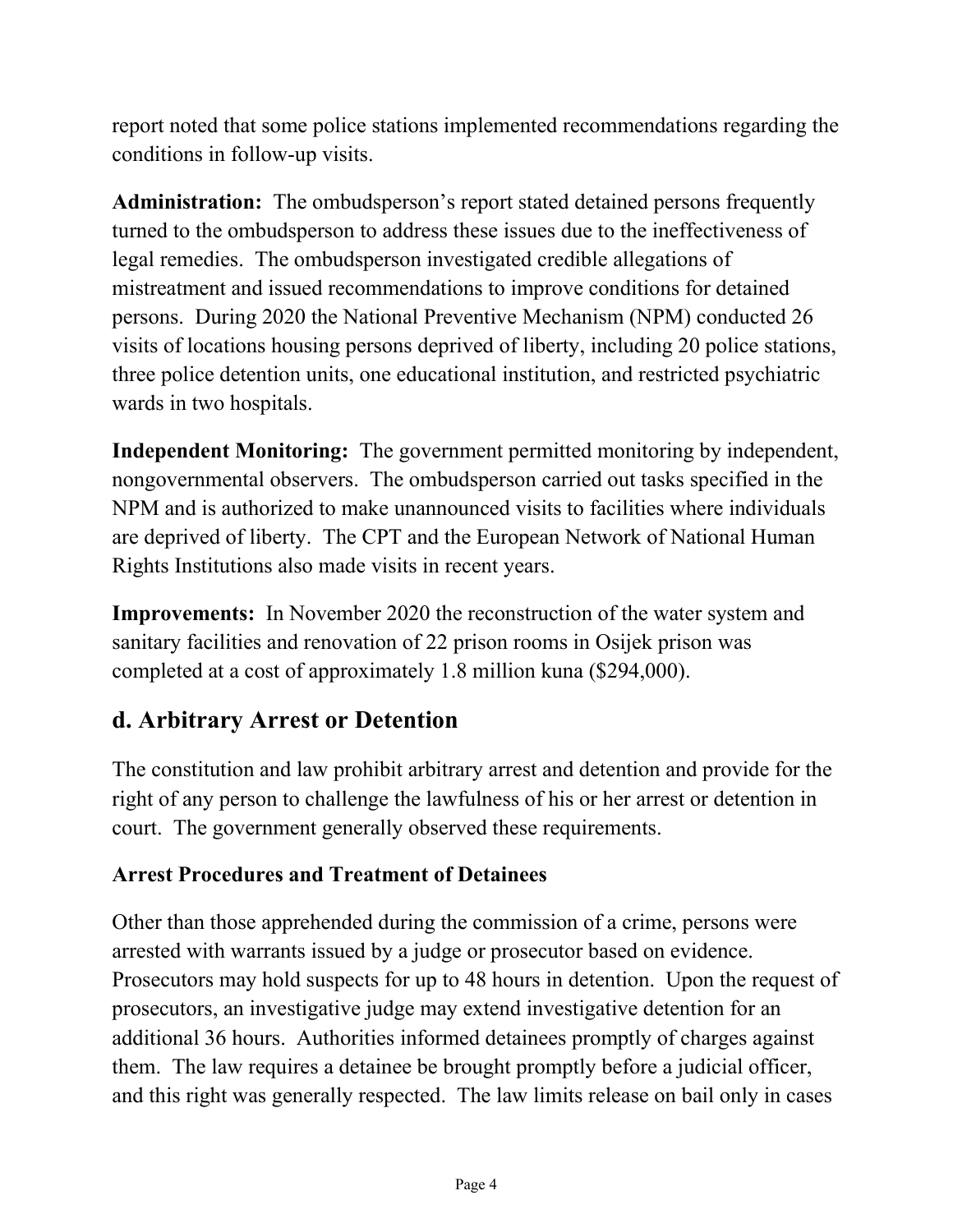of flight risk. In more serious cases, defendants were held in pretrial detention. Authorities allowed detainees prompt access to a lawyer of their choice or, if indigent, to one provided by the state.

## **e. Denial of Fair Public Trial**

The constitution and law provide for an independent judiciary, and the government generally respected judicial independence and impartiality. Cases of intimidation of state prosecutors, judges, and defense lawyers were isolated.

#### **Trial Procedures**

The constitution and law provide for the right to a fair and public trial, and the independent judiciary generally enforced this right.

Defendants enjoy the presumption of innocence. They must be informed promptly of the charges against them. Defendants have a right to a fair, public, and timely trial and to be present at their trial. Despite an overall decrease in the number of backlogged court cases during the past 10 years, due to the COVID-19 pandemic's effects on court operations and the March and December 2020 earthquakes which damaged some court buildings, the backlog in domestic courts (508,578 cases as of September 30) increased from the 462,200 backlogged cases reported at the end of 2020. This continued to raise concerns regarding judicial effectiveness, efficiency, legal uncertainty, and the rule of law.

Lengthy trials remained one of the main problems in the judiciary. The European Commission's rule of law report in July and the report of the Office of the Ombudsperson also both noted the deleterious effects of the COVID-19 pandemic and the earthquakes in Zagreb and Sisak-Moslavina county on the speedy delivery of justice in the country. The European Commission's report stated, "the Croatian justice system has seen improvements in reducing length of proceedings and backlogs, but further improvements are still needed to address serious efficiency and quality challenges." The report also noted that the level of perceived judicial independence remained very low. In the commission's survey, 68 percent of respondents cited interference or pressure from government and politicians as the main reason they felt the courts lacked independence, while 63 percent cited pressure from special interests.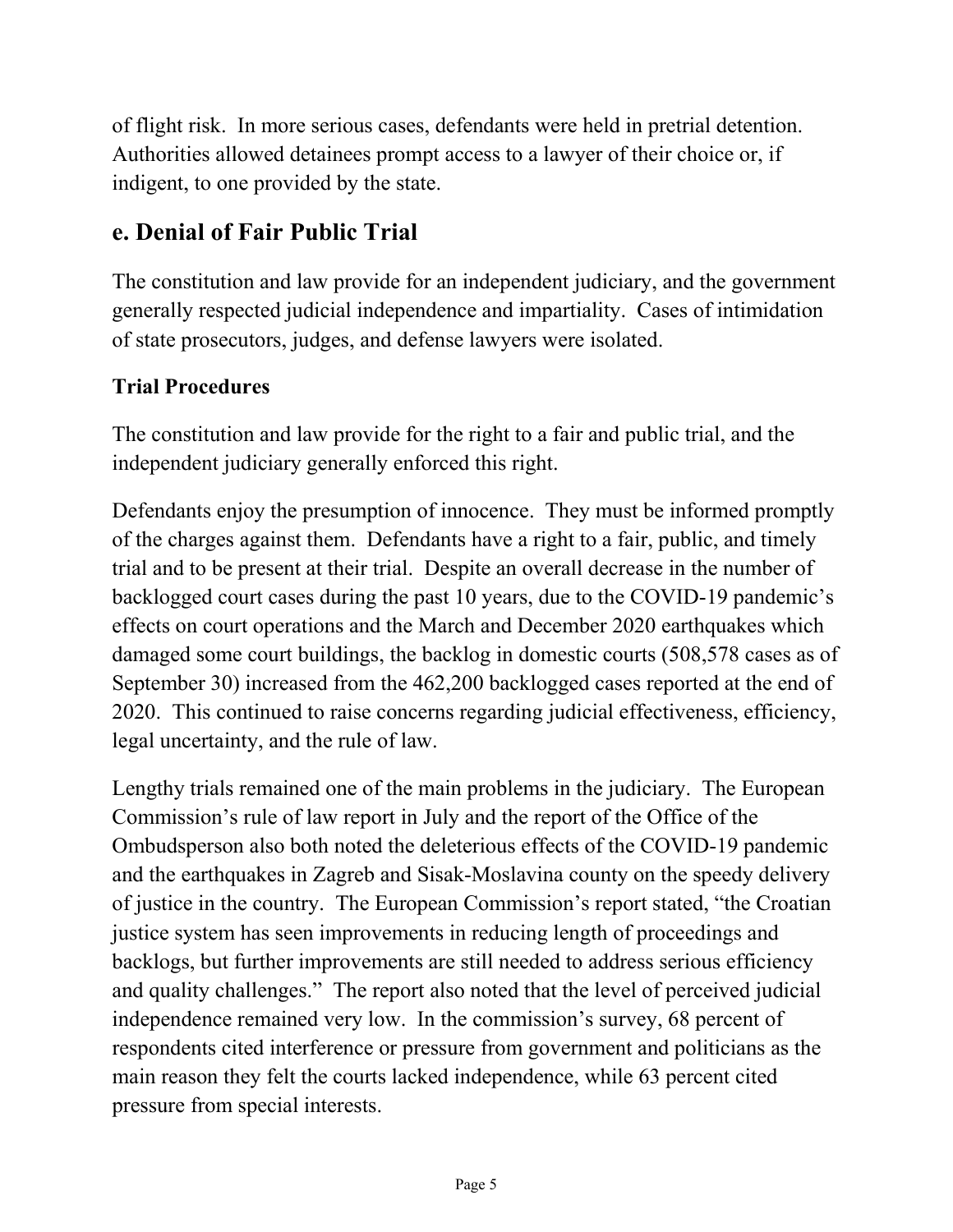Defendants have the right to communicate with an attorney of their choice or to have one provided at state expense. Defendants enjoy the right to adequate time and facilities to prepare a defense. Any defendant who cannot understand or speak Croatian has free access to an interpreter from the moment charged through all appeals. Defendants have the right to confront witnesses against them and to present witnesses and evidence on their behalf. Defendants may not be compelled to testify or confess guilt. Defendants and prosecutors may file an appeal before a verdict becomes final. During 2020, the latest year for which data was available, the ombudsperson received 206 complaints regarding the judiciary, 6 percent more than in 2019. Of these, 94 related to the work of the courts, an increase of 12 percent. Most of the complaints were related to procedural delays, while others related to accusations of abuse of position by officers of the court, complaints regarding case outcomes, and court performance in general.

#### **Political Prisoners and Detainee**

There were no reports of political prisoners or detainees.

#### **Civil Judicial Procedures and Remedies**

Individuals may seek damages for, or cessation of, an alleged human rights violation. They may file an application (appeal) to the European Court of Human Rights after all domestic legal remedies have been exhausted or after a case has been pending for an excessive period in domestic courts. Administrative remedies were also available.

#### **Property Seizure and Restitution**

The government has endorsed the Terezin Declaration but does not have adequate legal mechanisms in place to address Holocaust-era property restitution. The country has not effectively compensated claimants for property seized during the Holocaust period (1941-45) and has inconsistently permitted noncitizens to file claims.

Nongovernmental organizations (NGOs) and advocacy groups reported the government did not make significant progress on resolution of Holocaust-era claims, including for foreign citizens. The law limits restitution of property seized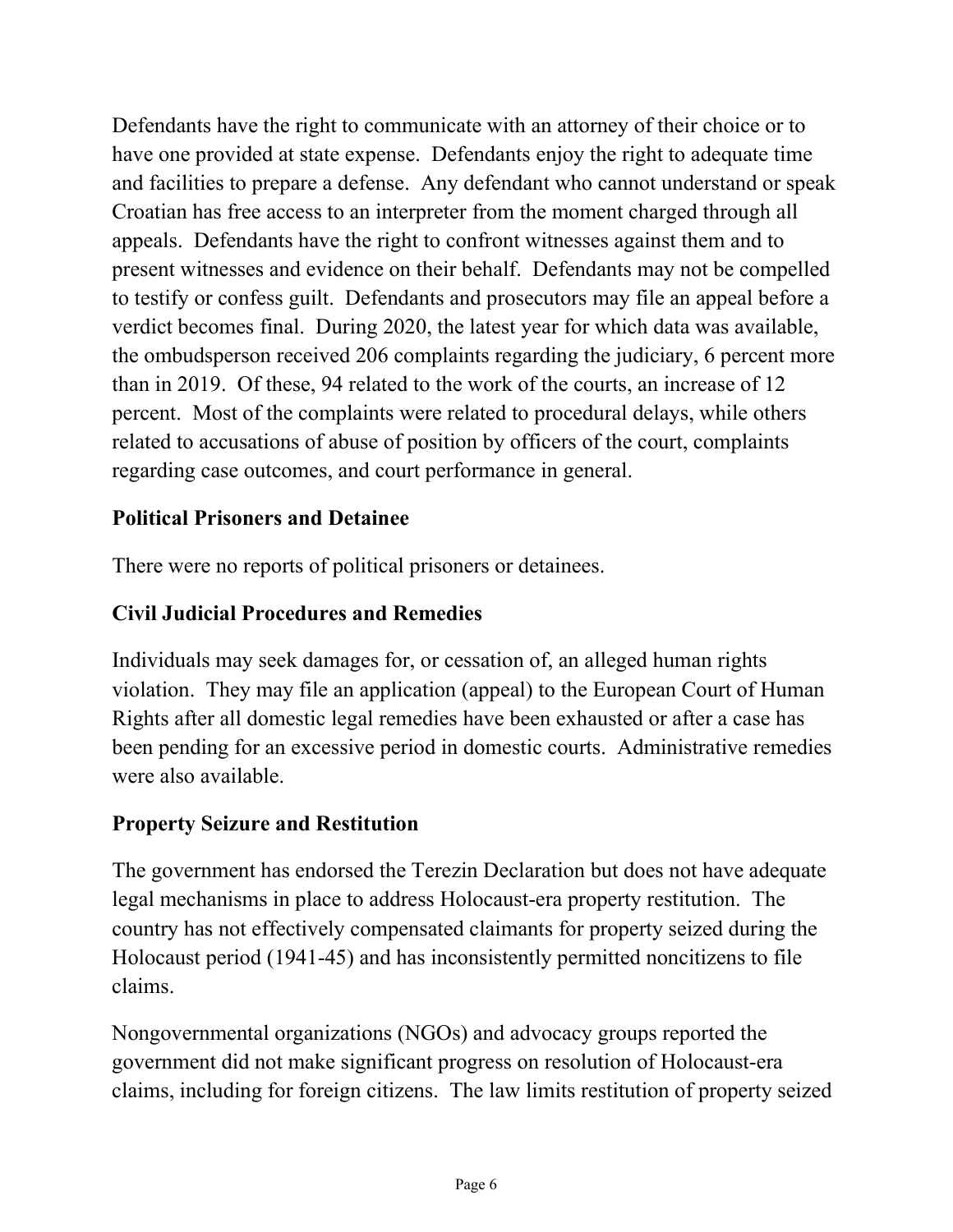during the Communist era to individuals who were citizens of the country in 1996 and permitted claims to be filed only within a specified window, which closed in January 2003. Consequently, the law does not provide effective compensation to persons, including Holocaust survivors, whose property was expropriated but who left the country and obtained citizenship elsewhere. A 2002 amendment to the law allows foreign citizens to file claims if their country of citizenship has a bilateral restitution treaty with Croatia. In 2010, however, the Supreme Court ruled that the government cannot require such a treaty as a necessary condition for restitution. In 2011 the Ministry of Justice attempted unsuccessfully to amend the legislation to reflect this finding and reopen claims. At the time the government estimated the amendment might benefit between 4,211 and 5,474 claimants. As of year's end, the government had taken no subsequent steps to amend the law.

The government reported 70,000 property restitution claims filed as of year's end. The government reported approximately 66,200 of those claims (almost 95 percent) were resolved, but cases were not broken down by religion, ethnicity, or nationality, making it impossible to determine precisely which were linked to Jewish Holocaust victims. In September the government reported the resolution of 294 claims, mainly from the postwar period, worth a total of 749 million kuna (\$122.4 million), involving Jewish claimants. Of the 101 pending cases monitored by the government since 2018, 46 were resolved; some in cash compensation 14.7 million kuna (\$2.4 million) and some in returned property compensation (estimated worth 42.2 million kuna or \$6.9 million, based on present real estate market values). Of those pending cases monitored since 2018, 55 remained outstanding. Restitution of communal property remained a problem for the Serbian Orthodox Church and the Coordinating Committee of Jewish Communities in Croatia. The government reported that since 1999 it resolved 344 property claims related to the Serbian Orthodox Church, which included the right to compensation in bonds. The Serbian Orthodox Church and representatives of the Catholic Church stated that several claims remained outstanding. The Department of State's Justice for Uncompensated Survivors Today (JUST) Act report to Congress, released publicly on July 29, 2020, can be found on the Department's website: [https://www.state.gov/reports/just-act-report-to-congress/.](https://www.state.gov/reports/just-act-report-to-congress/)

## **f. Arbitrary or Unlawful Interference with Privacy, Family, Home,**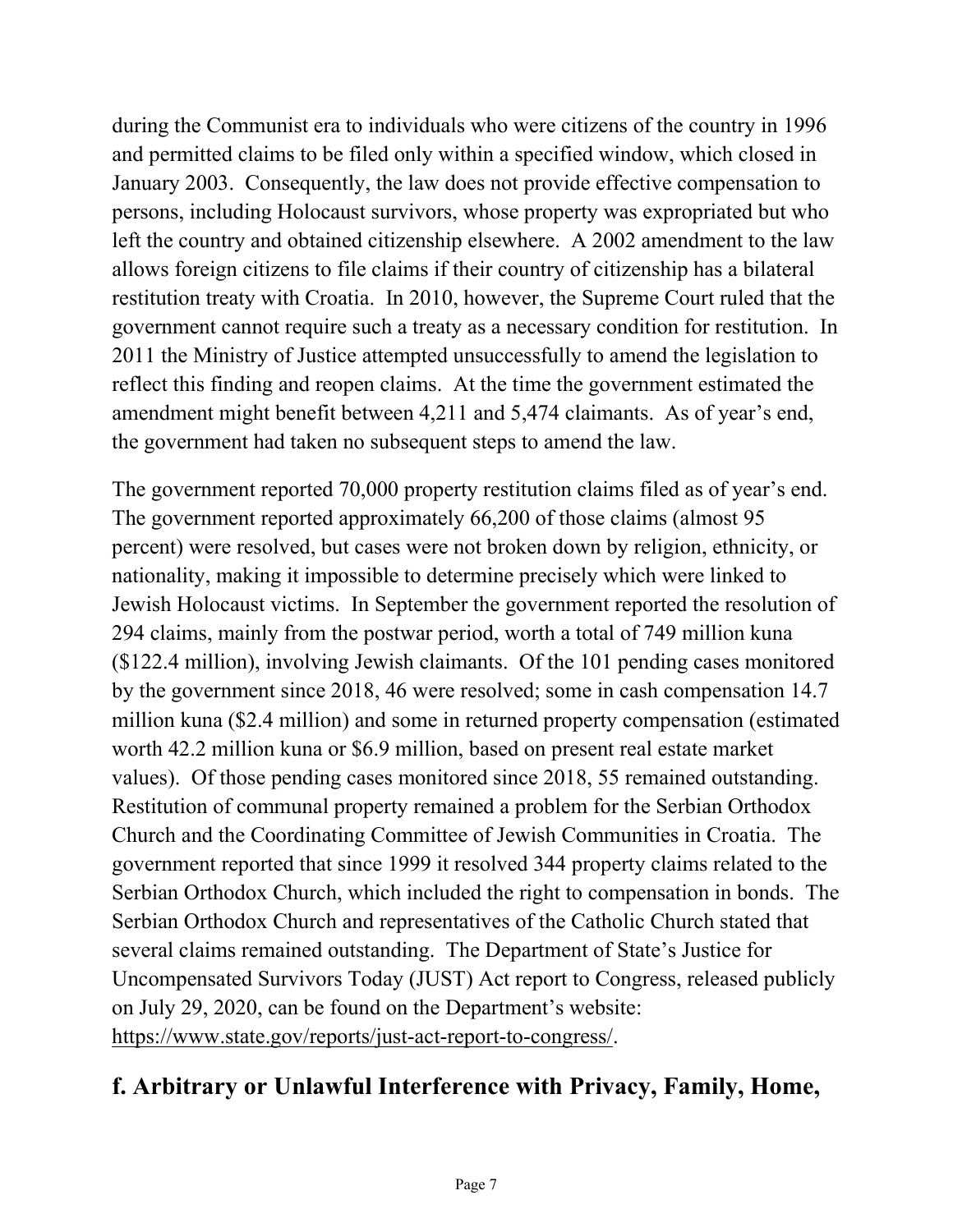#### **or Correspondence**

The constitution and law prohibit such actions, and there were no reports the government failed to respect these prohibitions.

# **Section 2. Respect for Civil Liberties**

## **a. Freedom of Expression, Including for Members of the Press and Other Media**

The constitution and law provide for freedom of expression, including for members of the press and other media, and the government generally respected this right. An independent media and a functioning democratic political system combined in most cases to promote freedom of expression, including for members of the media, but judicial ineffectiveness at times delayed resolution of cases.

**Freedom of Expression:** The law sanctions individuals who act "with the goal of spreading racial, religious, sexual, national, ethnic hatred, or hatred based on the color of skin or sexual orientation or other characteristics." A conviction for internet hate speech is punishable by up to three years' imprisonment. The law provides for six months' to five years' imprisonment for those who organize or lead a group of three or more persons to incite violence or hate via print media, radio, television, computer system or networks, during public gatherings or in other way against certain categories or groups. Under the law, libel and insult also represent criminal acts and are punishable by a fine. Insults shall not be criminally prosecuted if committed in the conduct of journalism, in a public interest, or for other justifiable reasons. Although the laws and recent Constitutional Court decisions technically impose restrictions on symbolic speech considered "hate speech," including the use of Nazi and (the World War II [fascist, pro-Nazi] regime) Ustasha-era symbols and slogans, NGOs and advocacy groups complained that enforcement of those provisions remained inadequate, and that courts' jurisprudence remained inconsistent.

**Freedom of Expression for Members of the Press and Other Media, Including Online Media:** Restrictions on material deemed hate speech apply to print and broadcast media. On October 1, parliament amended the Electronic Media Law to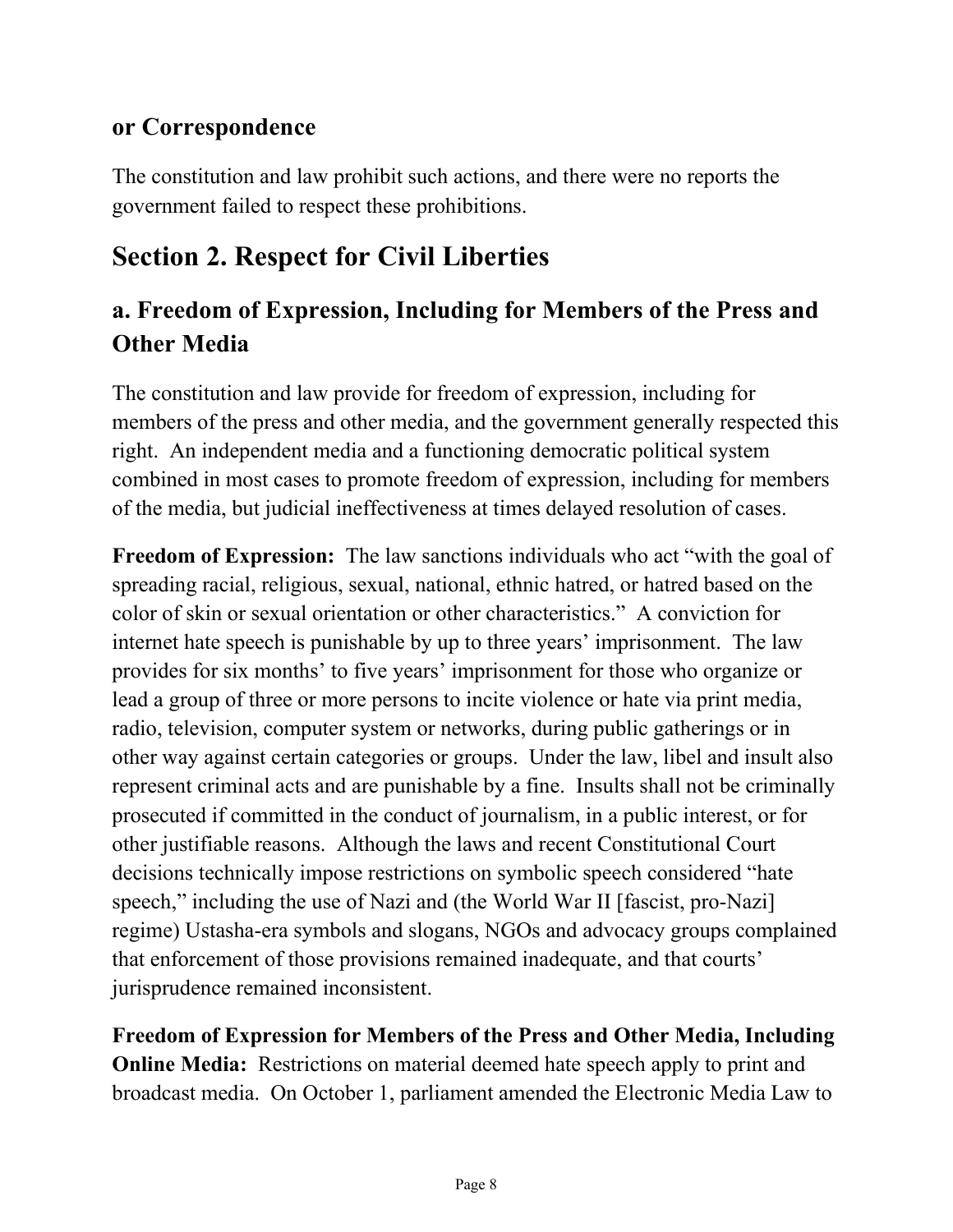make providers of electronic publications responsible for the entire content published including user-generated content only if providers fail to register a user or fail to warn users in a clear and visible way concerning the rules regarding online comments. The amendments regulate the rights, obligations, and responsibilities of legal and natural persons that provide audio or audiovisual media services and services related to electronic publications and video platforms, transposing several EU directives into national legislation. The amendments also define mechanisms to determine jurisdiction over various providers of media services and increases transparency in the publication of information outlining the ownership structure of media service providers. The law was amended in cooperation with the Croatian Journalists' Association (CJA) and the Association of Newspaper Publishers of the Croatian Employers' Association.

The law bans inciting violence or hatred against groups or a member of a group on grounds of race, gender, language, religion, political or other beliefs, national or social origin, property status, trade union membership, education, social status, marital or family status, age, health, disability, genetic inheritance, gender identity, expression or sexual orientation, and anti-Semitism and xenophobia, ideas of fascist, Nazi, communist and other totalitarian regimes.

**Violence and Harassment:** NGOs reported intimidation and threats, especially online threats, against journalists. Organizations including the CJA, the European Federation of Journalists (EFJ), the Union of Croatian Journalists (SNH), and the Croatian Political Science Association condemned verbal attacks on the country's media and called for more government engagement to address the issue. In May the EFJ joined their affiliates in the country, including the SNH and the CJA, in condemning President Milanovic's calling journalists who work for public broadcaster Croatian Radio and Television (HRT) "tricksters," "mercenaries," and "an embarrassment to the country." The EFJ also condemned remarks regarding media by Prime Minister Andrej Plenkovic.

**Censorship or Content Restrictions:** Members of the press reported practicing self-censorship due to fear of online harassment, lawsuits, upsetting politically connected individuals, or possible adverse employment effects for covering certain topics.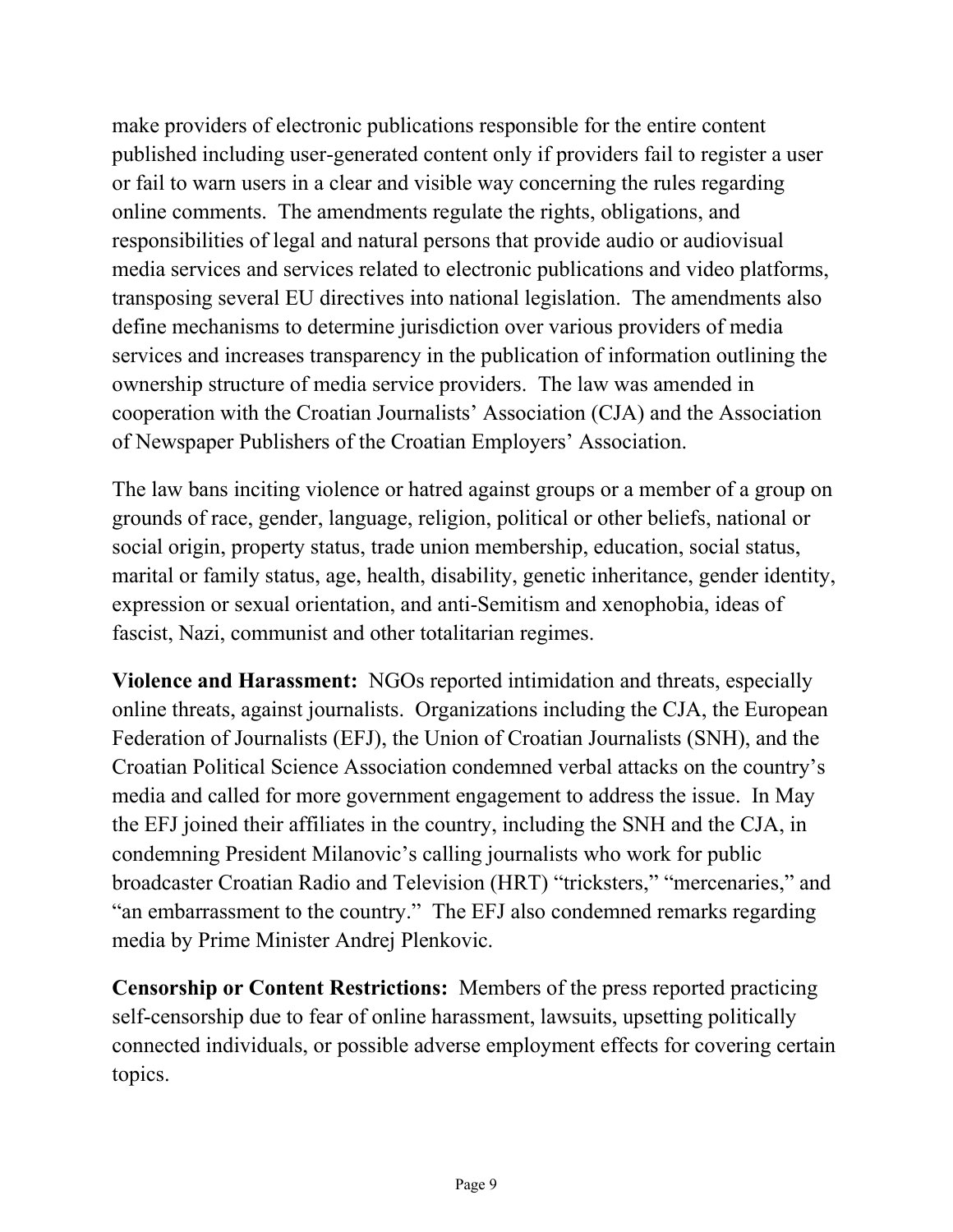**Libel/Slander Laws:** The law criminalizes libel, but no criminal penalties were imposed. The country has both criminal and civil laws against libel. According to results of an annual survey conducted by the CJA, at least 924 lawsuits were filed against journalists and media, with claimed damages of almost 79 million kuna (\$13 million). Of the 924 lawsuits, 892 were for civil alleged violations of honor and reputation against publishers, editors, and journalists, while 32 were criminal lawsuits. The CJA was defending itself against three active lawsuits. The HRT had active lawsuits against 36 of its own journalists, including the president of the CJA, Hrvoje Zovko, and the president of the CJA branch at the HRT, Sanja Mikleusevic Pavic.

#### **Internet Freedom**

The government did not restrict or disrupt access to the internet or censor online content, and there were no credible reports that the government monitored private online communications without appropriate legal authority.

#### **Academic Freedom and Cultural Events**

There were no government restrictions on academic freedom or cultural events.

#### **b. Freedoms of Peaceful Assembly and Association**

The constitution and law provide for the freedoms of peaceful assembly and association, and the government generally respected these rights.

#### **c. Freedom of Religion**

See the Department of State's *International Religious Freedom Report* at [https://www.state.gov/religiousfreedomreport/.](https://www.state.gov/religiousfreedomreport/)

#### **d. Freedom of Movement and the Right to Leave the Country**

The constitution and law provide for freedom of internal movement, foreign travel, emigration, and repatriation, and the government generally respected these rights.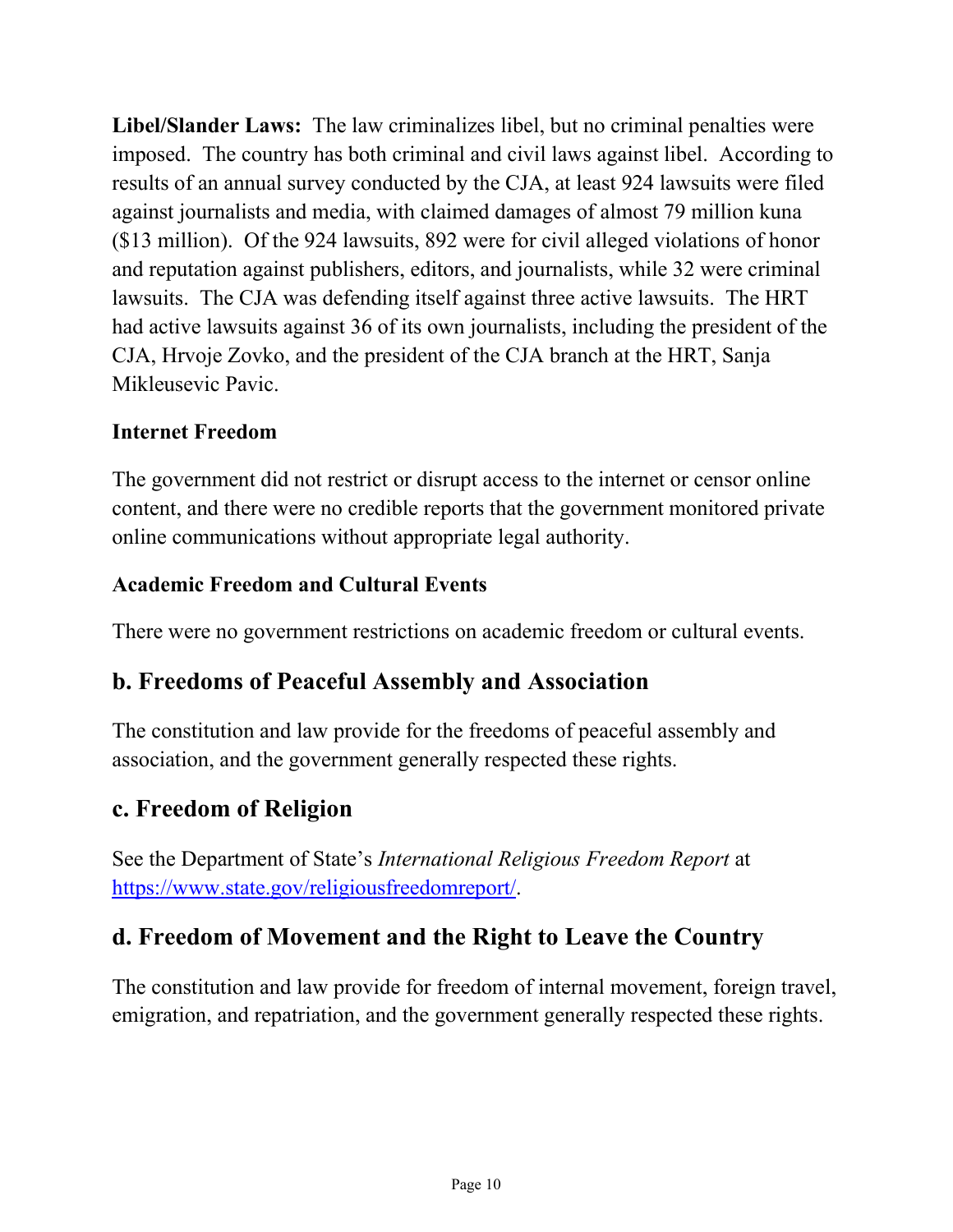## **e. Status and Treatment of Internally Displaced Persons**

Not applicable.

## **f. Protection of Refugees**

The government sometimes cooperated with the Office of the UN High Commissioner for Refugees (UNHCR) and other humanitarian organizations in providing protection and assistance to refugees, returning refugees, or asylum seekers, as well as other persons of concern.

**Access to Asylum:** The law provides for the granting of refugee status and subsidiary protection status, and the government has established a system for providing protection to refugees and asylum seekers. Despite restrictions caused by the COVID-19 pandemic, the Ministry of the Interior reported it continued to work with asylum seekers and persons granted international protection, and it provided access to the asylum procedure in accordance with epidemiological measures and recommendations adopted by the European Commission.

**Abuse of Migrants and Refugees:** As in previous years, national and international NGO reports accused the country's border police of violent pushbacks and abuse of irregular migrants.

The television network RTL released news footage on October 6 appearing to show masked men in Croatia forcefully pushing back migrants into Bosnia and Herzegovina (BiH). The footage was taken in collaboration with a consortium of European journalists associated with Lighthouse Reports as part of an eight-month investigation. The video showed masked men in vests and wielding batons used by Croatia's riot police. Head of the Border Police Zoran Niceno said the Police Directorate formed a task force to investigate the incident, which reportedly took place in June, and emphasized that such physical violence had no place in police procedures, a sentiment echoed by Minister of Interior Davor Bozinovic. Prime Minister Plenkovic stressed the country's duty to protect the border and to prevent illegal migration but noted everything must be in accordance with the law. Police Director General Nikola Milina said on October 8 that authorities suspended three police officers in connection with the incident and added that police were in close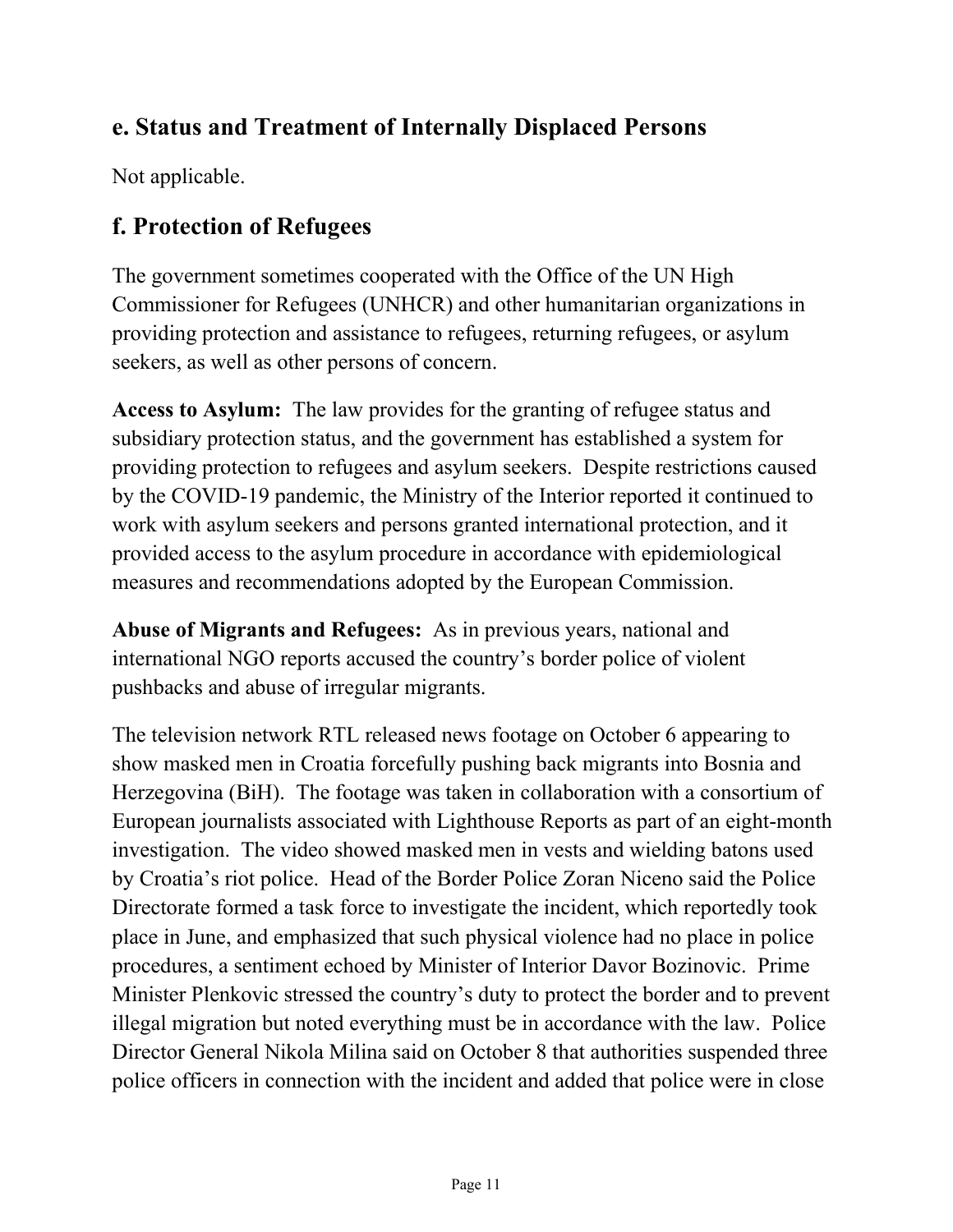contact with the state prosecutors and the country's Independent Monitoring Mechanism.

In the first half of the year, the NGO Danish Refugee Council alleged there were 3,629 pushbacks from Croatia to BiH, and 144 pushbacks from Croatia to Serbia, as well as 275 chain pushbacks from Slovenia, Italy, and Austria, through Croatia, to BiH. A significant increase in the number of alleged pushbacks from Croatia was recorded in the second quarter and mostly involved Afghan, Pakistani, Syrian, and Moroccan nationals. During the same period, the Croatian NGO Center for Peace Studies, an advocate for the rights of migrants, stated it received 224 inquiries from 178 groups of potential asylum seekers (including 82 that included children) and other migrants, involving at least 658 persons, requesting legal advice or other assistance.

In April media reported that an Afghan woman alleged that a border police officer sexually assaulted her, holding her at knifepoint and forcing her to strip during a search of a group of irregular migrants on the border with BiH. *The Guardian*  newspaper reported the woman said she tried to cross the Croatian border with a group of four others, including two children, but they were stopped by an officer who allegedly pointed a rifle at them, and tore up their papers when they requested asylum. The European Commission described the reported incident as a "serious alleged criminal action" and urged Croatian authorities "to thoroughly investigate all allegations and follow up with relevant actions." In response, the Ministry of Interior stated police would investigate the allegations but that based on preliminary checks there were no recorded dealings with "females from the population of illegal migrants" on the day in question.

On June 8, the Interior Ministry concluded an agreement to establish an Independent Mechanism for Monitoring the Conduct of Police Officers of the Ministry of the Interior in the Field of Illegal Migration and International Protection (the Mechanism). According to one of the implementers, the agreement was concluded with professional associations in medical and legal sciences, national societies dealing with humanitarian aid and protection, associations for the protection of human rights and promotion of a culture of dialogue, and prominent scholars dealing with the protection of human rights of migrants and seekers of international protection, who will conduct the monitoring.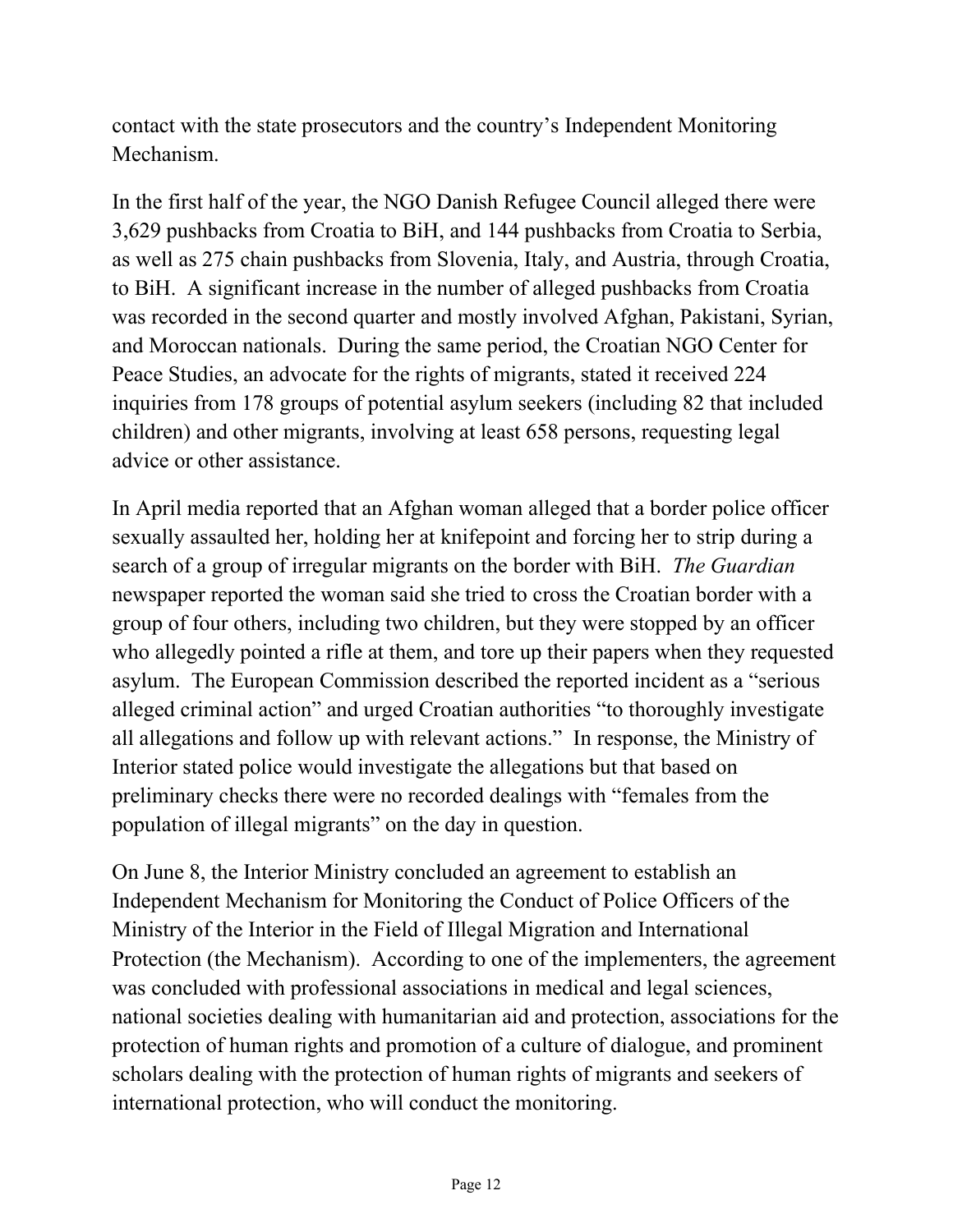The purpose of the Mechanism is to monitor the treatment of irregular migrants and seekers of international protection through announced and unannounced observations in police stations, shelters for foreigners, and announced visits to "other appropriate places" such as Croatia's green border with BiH. In addition to individual observations, the Mechanism has the right to inspect final case files on complaints regarding the conduct of police officers. Reports on observations and other materials and documentation on the work of the Mechanism shall be consolidated in a semiannual and final report, which shall be made public. Some NGOs criticized the Mechanism for a lack of public information on the details of the agreement and insufficient oversight at the green border where they alleged most human rights violations occurred.

**Durable Solutions:** The government continued to participate in a joint regional housing program (RHP) with the governments of BiH, Montenegro, and Serbia. The RHP aimed to contribute to the resolution of the protracted displacement situation of the most vulnerable refugees and displaced persons following the 1991-95 conflict. As of September the RHP increased the number of assisted families and provided housing to 332 families (786 individuals) in the country.

In March the country offered to participate in the EU's scheme to relocate unaccompanied minors from overcrowded reception centers in Greece. The Ministry of Interior reported 19 Afghan nationals affiliated with the EU delegation in Kabul arrived in Zagreb for resettlement on August 28. The group included three families (including 10 children), and one single person.

**Temporary Protection:** The country also has a mechanism for subsidiary protection for those who do not qualify for asylum, but no one was granted subsidiary protection during the year.

### **g. Stateless Persons**

According to UNHCR, at the end of December 2020, an estimated 2,900 stateless persons lived in the county. Many of these persons were Roma who lacked citizenship documents. The Ministry of the Interior is responsible for granting stateless individuals who fulfill legal requirements residency and eventual citizenship.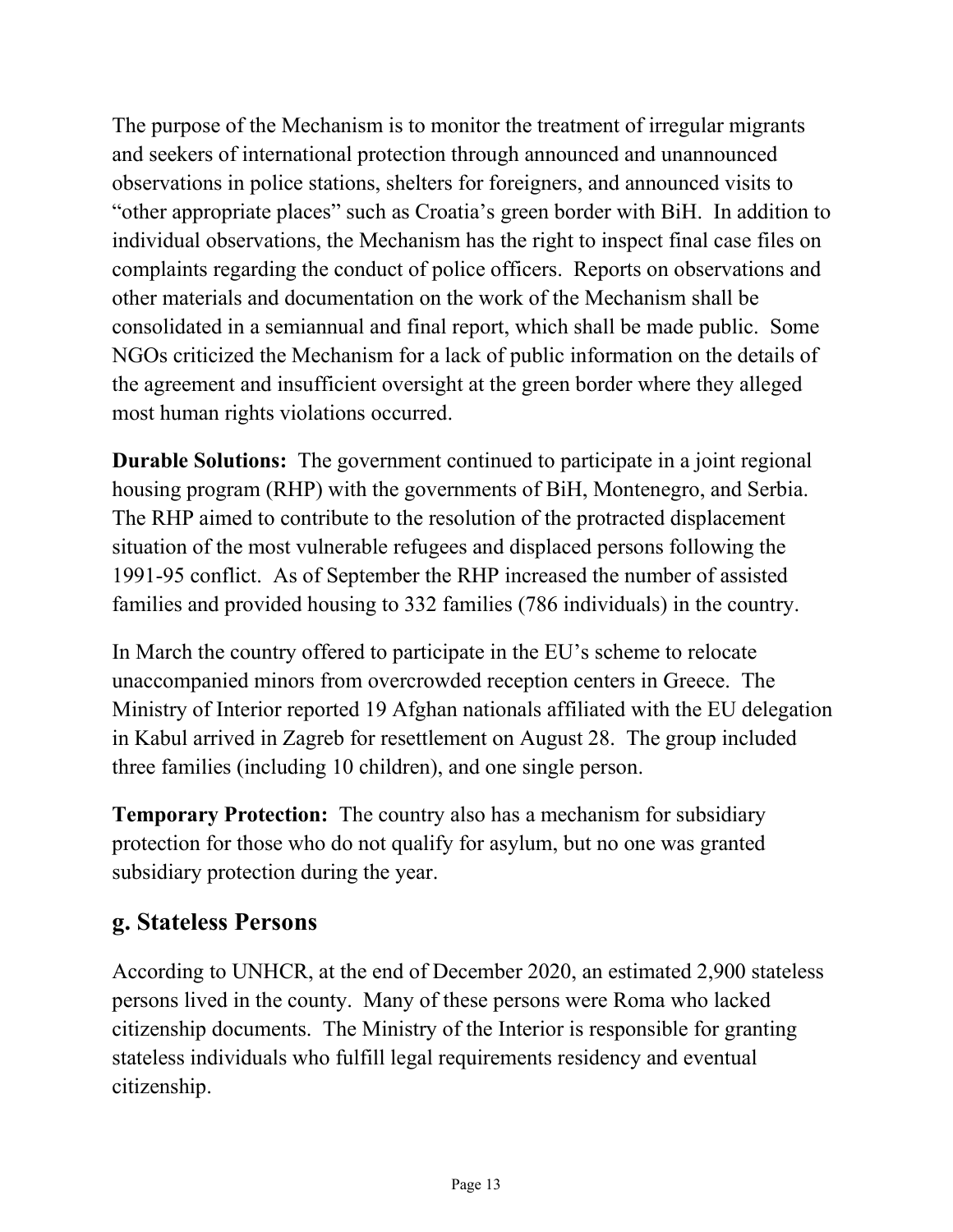# **Section 3. Freedom to Participate in the Political Process**

The constitution and law provide citizens the ability to choose their government in free and fair periodic elections held by secret ballot and based on universal and equal suffrage.

#### **Elections and Political Participation**

**Recent Elections:** Parliamentary elections were held in July 2020, presidential elections in January 2020, and European Parliament elections in 2019. According to observers, all elections took place in a pluralistic environment and were administered in a professional and transparent manner.

**Participation of Women and Members of Minority Groups:** No laws limit participation of women, members of minority groups, persons with disabilities, or lesbian, gay, bisexual, transgender, queer, and intersex (LGBTQI+) persons in the political processes, and they did participate. By law minority groups are guaranteed eight seats in the 151-seat parliament. Representation of women in major political parties remained low. The law requires that the "less represented gender" make up at least 40 percent of candidates on a party's candidate list, with violations punishable by a fine. This quota was not respected on 315 local election lists out of a total of 2,462 (13 percent), a slight decrease from the last local elections in 2017 when 14 percent of lists were in violation. One candidate list had less than 40 percent male representation. The percentage of women elected to parliament in 2020 was 23 percent (35 of a total of 151 parliamentarians), the highest percentage since parliament's constitution in 1990. Four ministers in the 16-member cabinet were women.

# **Section 4. Corruption and Lack of Transparency in Government**

The law provides criminal penalties for corruption by officials, and the government generally implemented the law effectively. Corruption remained a problem, and there were significant reports of government corruption during the year. State prosecutors continued to prosecute several new major corruption cases involving judges, local city officials, and public figures, and the judiciary generally imposed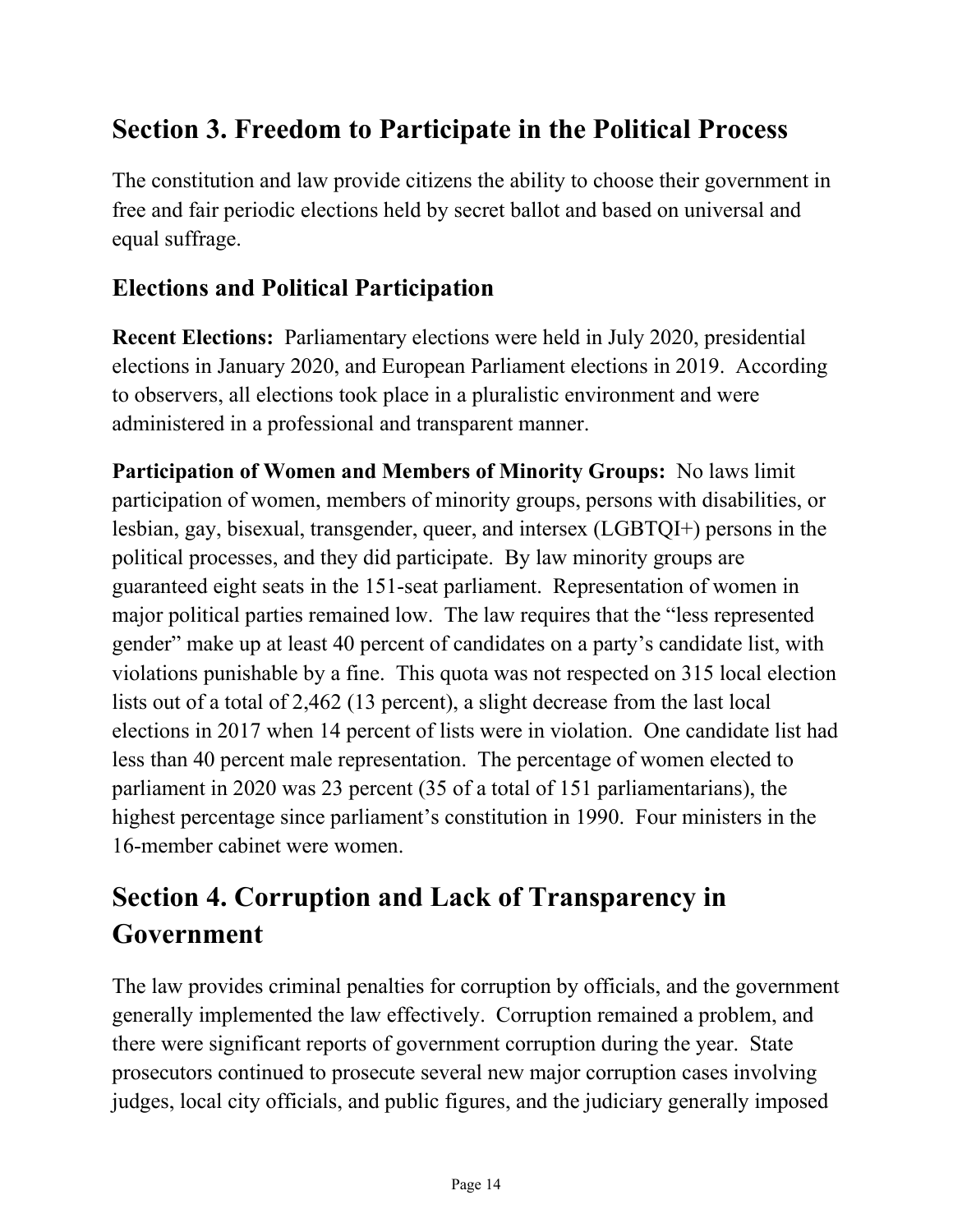statutory penalties in cases in which there was a conviction. High-profile convictions for corruption, however, were sometimes overturned on appeal.

**Corruption:** The ombudsperson's report for 2020 reported citizens still believed there were not enough final court verdicts to demonstrate successful suppression of corruption. On October 29, parliament adopted a new 2021-30 anticorruption strategy.

Several corruption cases against former high-level government officials reported in previous years were still pending. The Supreme Court largely upheld convictions in two high-profile and longstanding corruption cases involving former prime minister Ivo Sanader, one in which the ruling Croatian Democratic Union political party was also convicted as a legal entity and ordered to return approximately 14.1 million kuna (\$2.31 million), plus a fine of 3.3 million kuna (\$541,200).

In another case, on June 9, media reported three judges from Osijek County Court were arrested on corruption charges. All three were allegedly involved with convicted former Dinamo soccer club manager Zdravko Mamic, who publicly accused several judges of corruption following his own conviction for corruption in March. The investigation continued, and no indictments against the judges were filed.

Media reported separate high-profile investigations linked to former mayor of Zagreb Milan Bandic, who died in February. One investigation alleged that then HRT director general Kazimir Bacic, acting on behalf of businessman Milan Loncaric, was a middleman passing a bribe of 50,000 euros (\$57,500) to Bandic for the Gardens of Light cultural project. As a reward for his role, Bacic was believed to have been given an apartment worth 133,000 euros (\$153,000) by Loncaric. Parliament's Media Committee unanimously decided in July to relieve Bacic of his duties after he was arrested on the corruption charges.

# **Section 5. Governmental Posture Towards International and Nongovernmental Investigation of Alleged Abuses of Human Rights**

In most cases domestic and international human rights groups operated without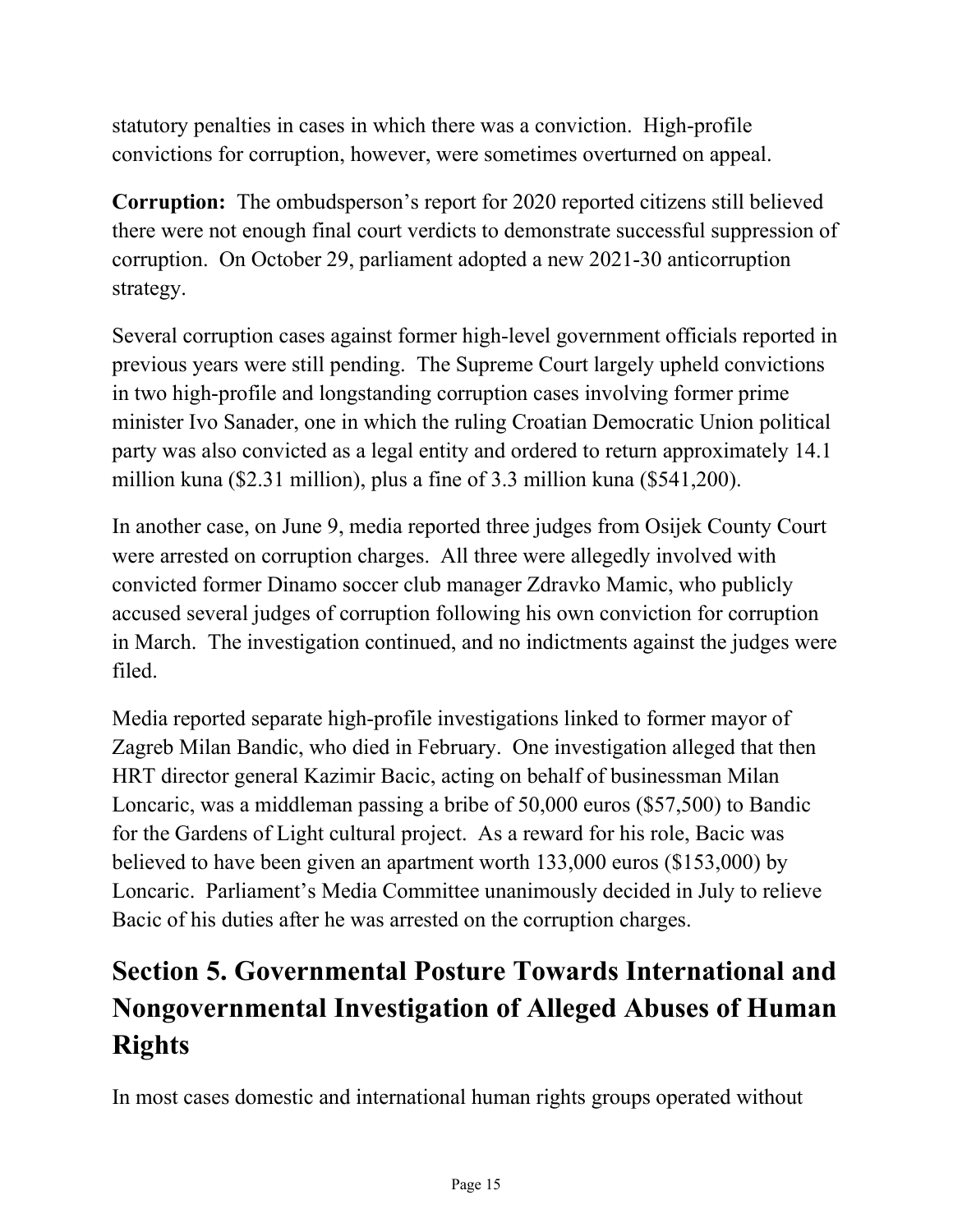government restriction, investigating and publishing their findings on human rights cases. Government officials often were cooperative and responsive to their views.

**Government Human Rights Bodies:** The country has an ombudsperson for human rights who investigated complaints of human rights abuses, as well as three additional ombudspersons for gender equality, persons with disabilities, and children. The law stipulates that parliament cannot dismiss the ombudsperson for human rights because of dissatisfaction with his or her annual report. Parliament may dismiss the other three if it does not accept their annual reports. Ombudspersons admitted that this limited their ability to do their jobs thoroughly and independently and imposed political influence over their work.

The law authorizes ombudspersons to initiate shortened procedures in cases where there is sufficient evidence of the violation of constitutional and legal rights.

# **Section 6. Discrimination and Societal Abuses**

#### **Women**

**Rape and Domestic Violence:** The law criminalizes the rape of women or men, including spousal rape and domestic violence. The law was in most cases enforced. Sentences range from fines to jail, depending on the crime's severity. Rape, including spousal rape, is punishable by a maximum of 15 years' imprisonment. Conviction for domestic violence is punishable by up to three years' imprisonment. The law provides for stricter penalties for violence among closely related family members and violence against women. Sexual intercourse without consent is classified as rape, punishable with three to 10 years' imprisonment. The law provides sanctions (fines and up to 90 days' imprisonment) for misdemeanor domestic violence. The ombudsperson's 2020 report noted during the COVID-19 pandemic, there was a significant increase in domestic violence of a criminal nature, and women represented the vast majority of domestic violence survivors. The report stated that during the last two years there was a 50 percent increase in the total number of women killed and the number of women killed by intimate partners. In addition to domestic violence, the ombudsperson stated survivors of domestic violence still did not have adequate legal protection.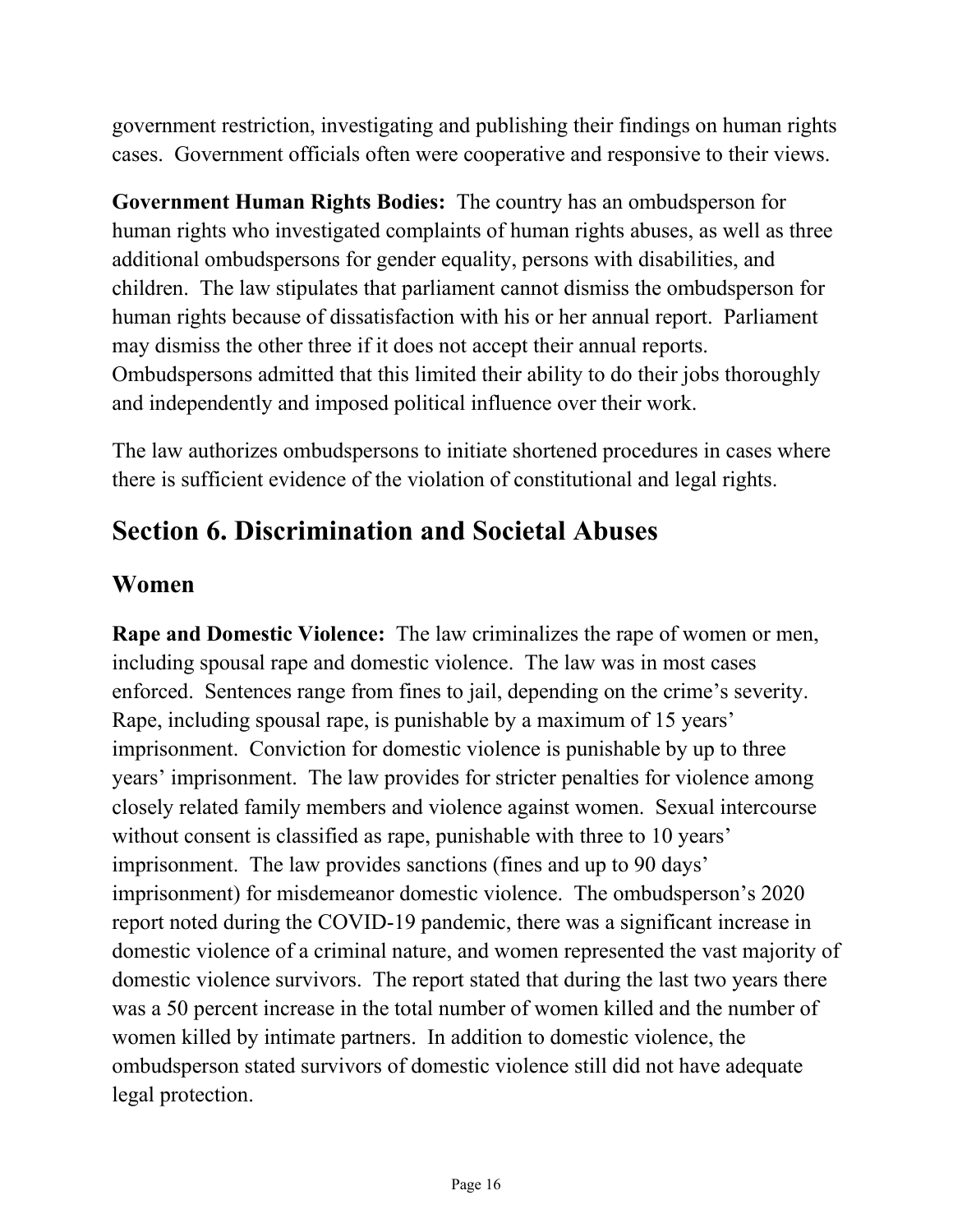**Sexual Harassment:** The law criminalizes sexual harassment of women and men. The maximum punishment for sexual harassment is two years' imprisonment. The ombudsperson for gender equality reported a general lack of effective and dissuasive sanctioning of perpetrators, and judicial practice was generally not gender sensitive, due in part to insufficient education on international standards.

**Reproductive Rights:** There were no reports of coerced abortion or involuntary sterilization on the part of government authorities. Vulnerable populations, including persons with disabilities, had the ability to provide informed consent to medical treatment affecting reproductive health, including for sterilization. The government provided access to sexual and reproductive health services for survivors of sexual violence.

**Discrimination:** Women have the same legal status and rights as men regarding family, employment, labor, religion, inheritance, personal status and nationality laws, property, access to credit, owning or managing businesses or property, and voting. The law requires equal pay for equal work. The government did not enforce the law effectively. Women experienced discrimination in employment and occupation. The ombudsperson for gender equality in 2020 (the most recent data available) worked on 515 discrimination cases, a 2 percent increase compared with 2019. The largest number of complaints was related to the area of exercising labor rights (25 percent), followed by the area of social security, including social welfare, pension, and health insurance (23 percent) and administration (14 percent).

### **Systemic Racial or Ethnic Violence and Discrimination**

According to an opinion of the Council of Europe published on June 10, the country continued to apply the provisions of the Framework Convention for the Protection of National Minorities (the Framework Convention) to 22 constitutionally recognized national minorities. The country has laws which provide for protection of members of national minorities from racial and ethnic discrimination and abuse. The legislative framework pertaining to national minorities is in conformity with the provisions of the Framework Convention. Comprehensive antidiscrimination legislation is in place as are structures to promote equal treatment and address individual cases of discrimination at national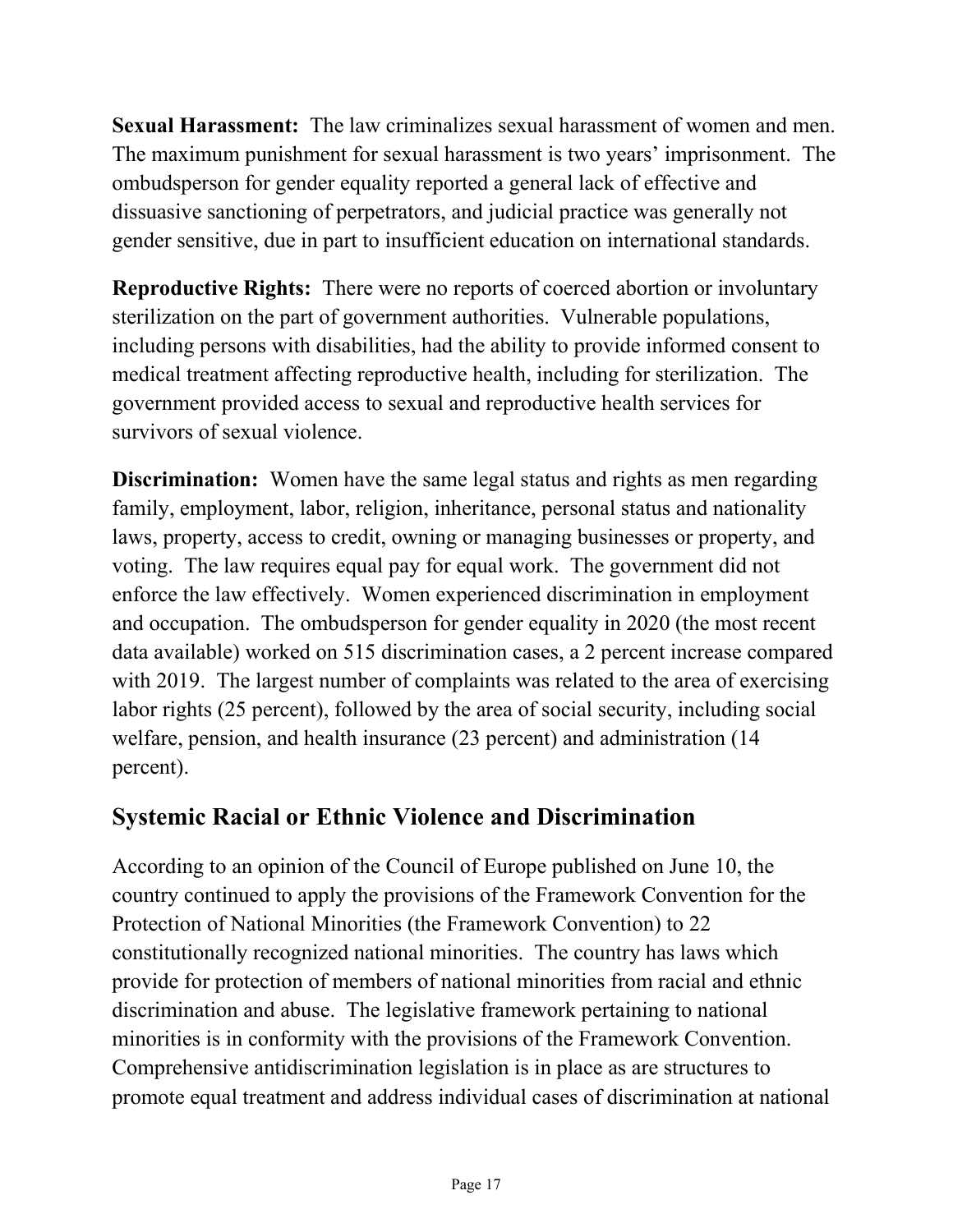and regional levels.

The opinion noted, however, that discrimination against persons belonging to certain groups "persists," notably for Roma and Serb national minorities, including returnees. The opinion also noted an increase in hate crime and "incidents of hate speech in the media and in political discourse" since the previous one. The opinion was also critical of the extent to which public debate related to national minorities was "dominated by antiminority rhetoric and prejudice, with persons belonging to the Serb and the Romani national minorities being the most affected."

Constitutional provisions against discrimination applied to all minorities. According to the ombudsperson for human rights, ethnic discrimination was the most prevalent form of discrimination, particularly against Serbs and Roma.

According to the Serb National Council (SNV), the Serb national minority continued to face discrimination, including hate speech and anti-Serb graffiti. Serbs were subject to discrimination especially in Eastern Slavonia. The SNV also said members of the Serb national minority faced significant discrimination in employment, and there were unresolved, long-standing issues of registration of Serb schools in Eastern Slavonia and in the justice system, particularly with respect to missing persons and unprosecuted war crimes cases.

On May 5, police filed criminal charges against 21 individuals, including one minor, for inciting hate and violence after they participated in an early-morning rally on May 2 at which they chanted anti-Serb slogans, including "ubij Srbina" (kill Serbs). The incident occurred in the village of Borovo Selo near the town of Vukovar and coincided with the 30th anniversary of the killing of 12 Croatian police officers by Serb paramilitaries during the 1991-95 Homeland War (war in the former Yugoslavia). The commemoration date also coincided with Orthodox Easter, celebrated by ethnic Serbs in Croatia. Senior government officials strongly and swiftly condemned the incident. Prime Minister Plenkovic called the incident "unacceptable," and President Milanovic stated it was a "disgrace and deserving of absolute condemnation." Deputy Prime Minister Boris Milosevic, an ethnic Serb, stated he was "appalled by the messages" and promised that ''they won't stop the progress of peace."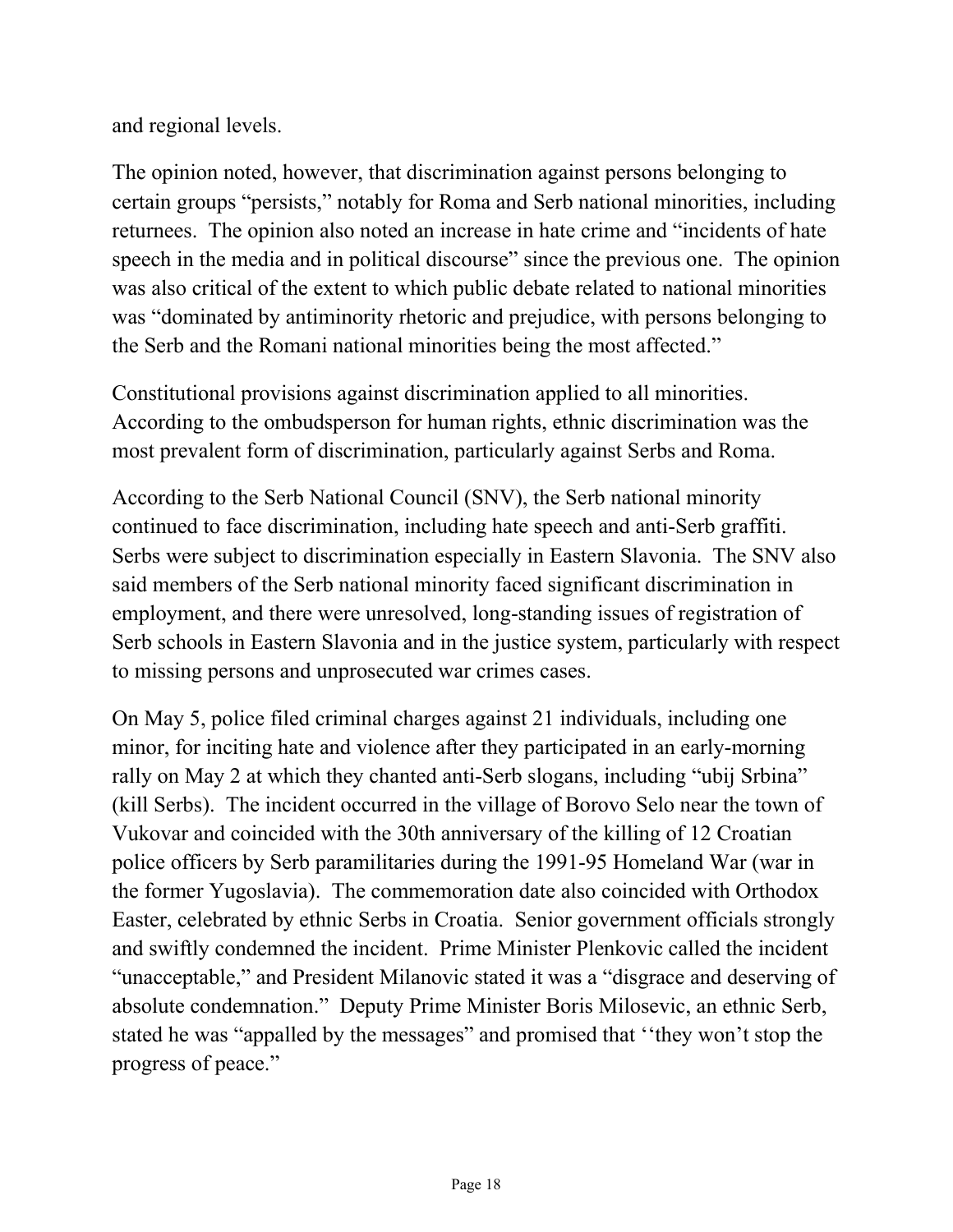Media quoted a member of parliament representing national minorities saying there remained cases of Romani patients being separated from other patients at a local hospital in northeastern Croatia. Local authorities denied the allegations, saying Romani patients were equally treated and that segregation of Romani students was no longer present following a 2010 antidiscrimination ruling from the European Court of Human Rights (Orsus v. Croatia) involving Romani children in the country's schools.

## **Children**

**Birth Registration:** Authorities registered all births at the time of birth within the country or abroad. Citizenship is derived by descent from at least one citizen parent or through birth in the country's territory in exceptional cases.

**Child Abuse:** The law provides stricter penalties than were imposed previously for grave criminal acts of sexual abuse and abuse of children. Penalties depend on the crime's gravity and include long-term imprisonment if the child dies as a consequence of the abuse. Child abuse, including violence and sexual abuse, remained a problem. The trend of the number of complaints continued to increase, and the ombudsperson for children reported in 2020 (the latest year data was available) receiving 1,923 requests for assistance and complaints, 10 percent more than 2019. Among the complaints in 2020, those regarding children's personal rights dominated. Complaints increased regarding judicial protection, connected to the actions of police officers, employees of social welfare centers, special guardians, courts, and state prosecutors' offices.

According to the ombudsperson's report, complaints pointed to the need to sensitize officials better regarding the needs and rights of children. There was a small decrease in the number of complaints associated with family and institutional violence against children, due, according to the report, to movement restrictions from the COVID-19 pandemic and the reduced ability of children to contact trusted individuals to report violence and abuse. Complaints were most frequently reported by parents, followed by institutions such as schools and kindergartens. The ombudsman for children reported in 2020 that complaints of violence committed against children decreased and claimed many crimes remained unreported.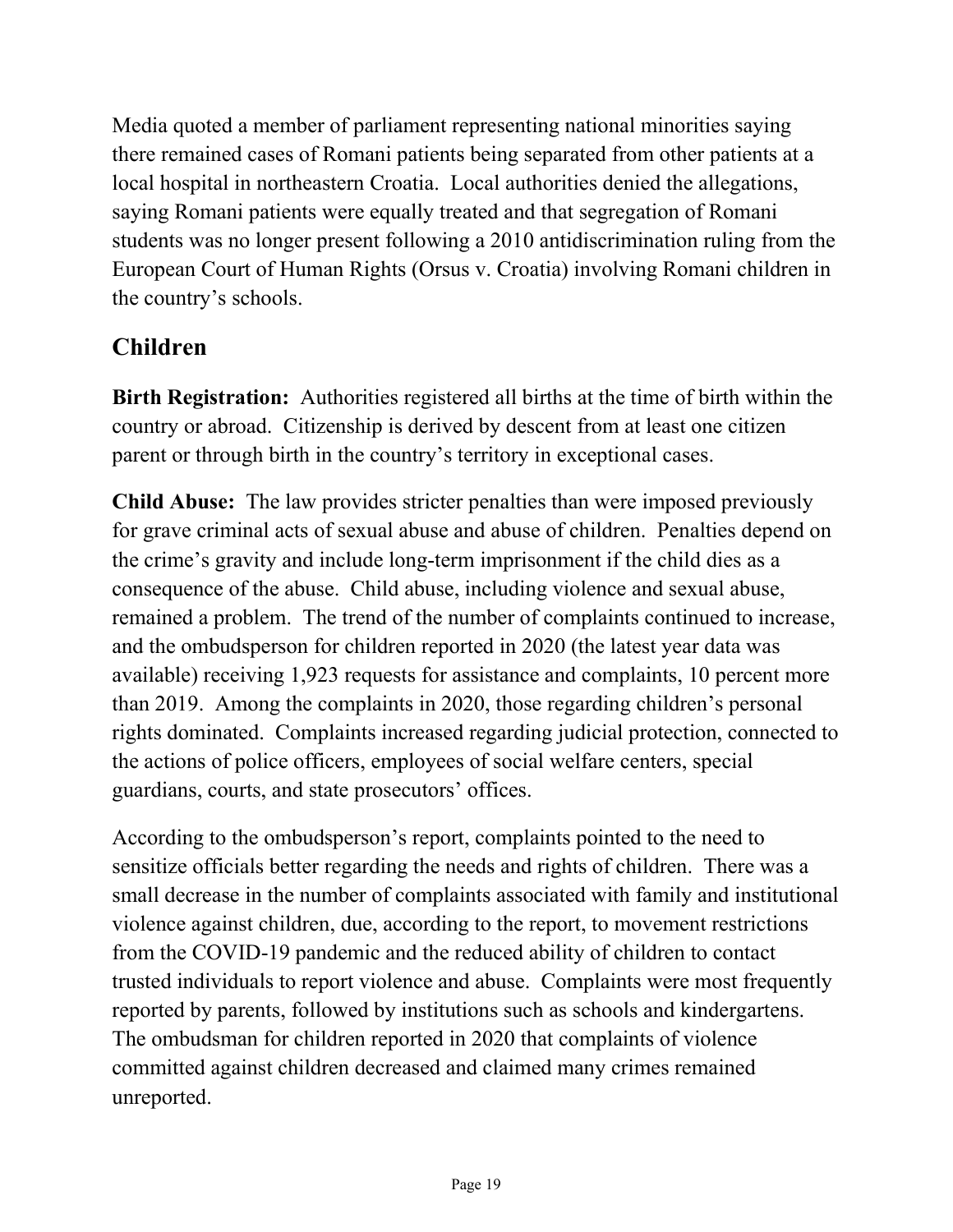On April 4, media widely reported on a child abuse case involving a two-and-ahalf-year-old girl who died in the hospital after sustaining serious injuries allegedly at the hand of her mother. Both parents of the girl were immediately arrested, and the mother was charged with inflicting grievous bodily injuries, while the father was charged with violating the child's rights, child neglect, and abuse of the girl and her three siblings. The parents were reportedly suspected of abusing the girl between November 2020 and March 31. After a preliminary report that noted administrative errors at the local social welfare department, including returning the girl from a foster family to her parents, the head of the Center for Social Welfare in the town of Nova Gradiska was relieved of his duties. Minister of Labor, Pension System, Family and Social Policy Josip Aladrovic told reporters on April 26 he supported a ministry report that identified welfare-service issues in Nova Gradiska. He also presented an action plan aimed at improving the social welfare system, which envisaged the hiring of 200 new staff, assessing that the system's main issues were poorly connected institutions and a shortage of expert personnel, supervision, and support.

**Child, Early, and Forced Marriage:** The legal minimum age for marriage is 18; children older than 16 may marry with a judge's written consent.

**Sexual Exploitation of Children:** The law prohibits commercial sexual exploitation of children; the sale, offering, or procuring of a child for prostitution; and child pornography. The law provides for jail penalties ranging from six months to long-term imprisonment for the sexual exploitation of children, depending on the age of the victim and severity of the crime. Authorities enforced the law. The Ministry of the Interior conducted investigations and worked with international partners to combat child pornography. The ministry operated a website known as Red Button for the public to report child pornography to police. The minimum age for consensual sex is 15.

**International Child Abductions:** The country is a party to the 1980 Hague Convention on the Civil Aspects of International Child Abduction. See the Department of State's Annual Report on International Parental Child Abduction at [https://travel.state.gov/content/travel/en/International-Parental-Child-](https://travel.state.gov/content/travel/en/International-Parental-Child-Abduction/for-providers/legal-reports-and-data/reported-cases.html)[Abduction/for-providers/legal-reports-and-data/reported-cases.html.](https://travel.state.gov/content/travel/en/International-Parental-Child-Abduction/for-providers/legal-reports-and-data/reported-cases.html)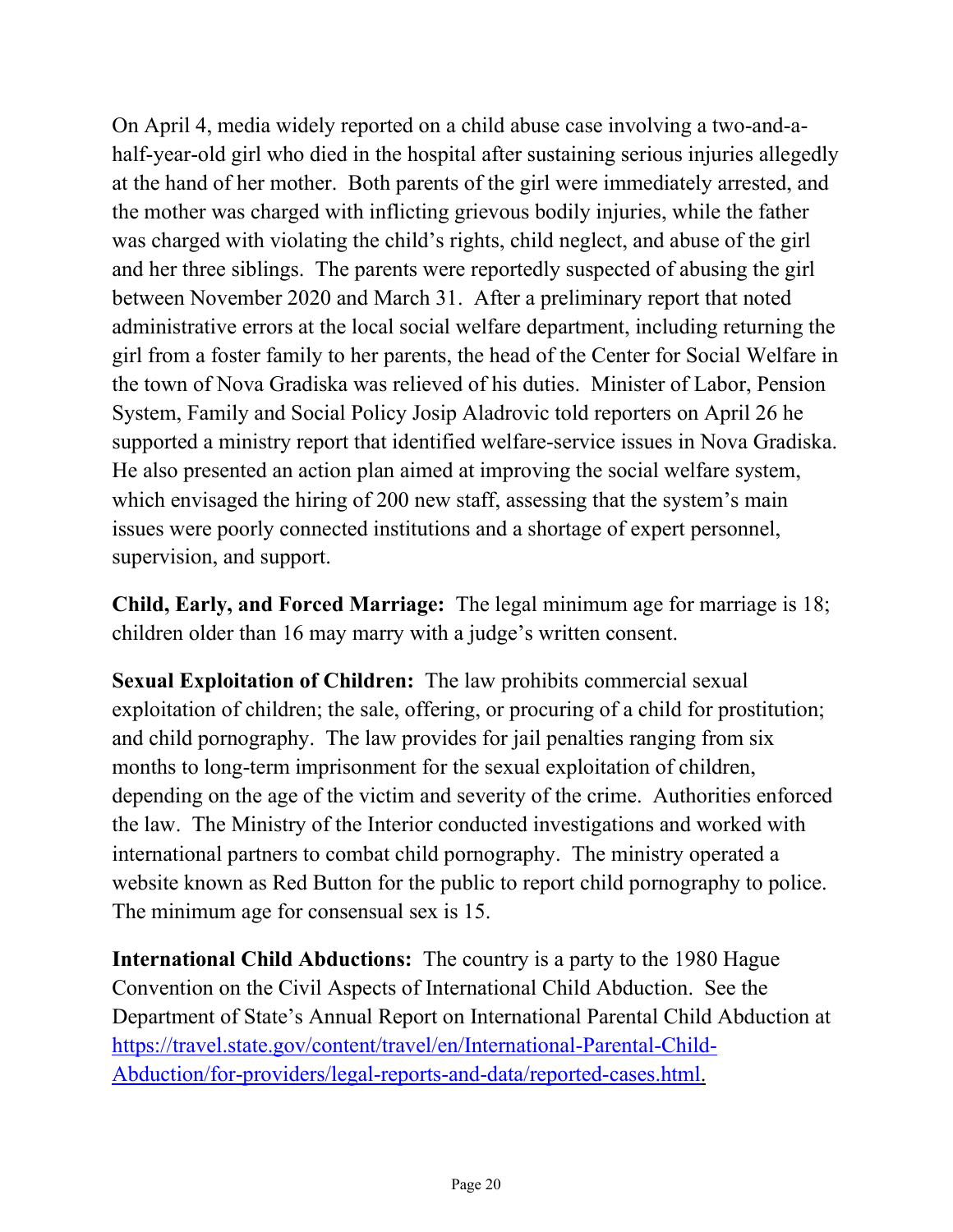### **Anti-Semitism**

The World Jewish Congress estimated the country's Jewish population at 1,700. Some Jewish community leaders continued to report anti-Semitic rhetoric, including the use of symbols affiliated with the Ustasha and historical revisionism. Members of the Jewish community were also affected by historical revisionism and anti-Semitism. President Milanovic, Speaker of Parliament Gordan Jandrokovic, Deputy Prime Minister Milosevic, and Culture and Media Minister Nina Obuljen-Korzinek marked International Holocaust Remembrance Day on January 27 by laying a wreath in the Jewish section of Zagreb's Mirogoj Cemetery. Civil society organizations, including the Croatian Antifascist League and the SNV, issued a statement on January 27 demanding a law to ban and criminally prosecute the use of Ustasha insignia, denial of World War II concentration camps, and glorification of pro-Nazi Ustasha war criminals. The initiative came just days after the Jewish Community of Zagreb initiated a discussion in parliament on a bill to outlaw Ustasha insignia. The government issued a statement strongly opposing any form of discrimination, exclusiveness, or intolerance, and stressing the importance of Holocaust education.

On February 5, Minister of Foreign and European Affairs Gordan Grlic-Radman attended a ceremony to reinstall a damaged stumbling block (Stolperstein) for Chief Rabbi Miroslav Salom Freiberger, organized by the Center for the Promotion of Tolerance and Holocaust Remembrance, in partnership with the Bet Israel community and the Stiftung-Spuren Foundation. Grlic-Radman expressed regret that the monument was damaged, sending a clear message on behalf of the government regarding the importance of preserving collective memory and paying respects to all victims of the Nazi regime. He said that the country's efforts and commitment to the culture of Holocaust remembrance had been recognized by the international community and that the country would chair the International Holocaust Remembrance Alliance in 2023.

On April 22, the president, prime minister, speaker of parliament, and representatives of victims' groups (Jews, Roma, Serbs, and antifascists) commemorated the victims of the World War II Jasenovac concentration camp and condemned the World War II Nazi-affiliated Independent State of Croatia (NDH). Prime Minister Plenkovic called the atrocities committed under the NDH "the most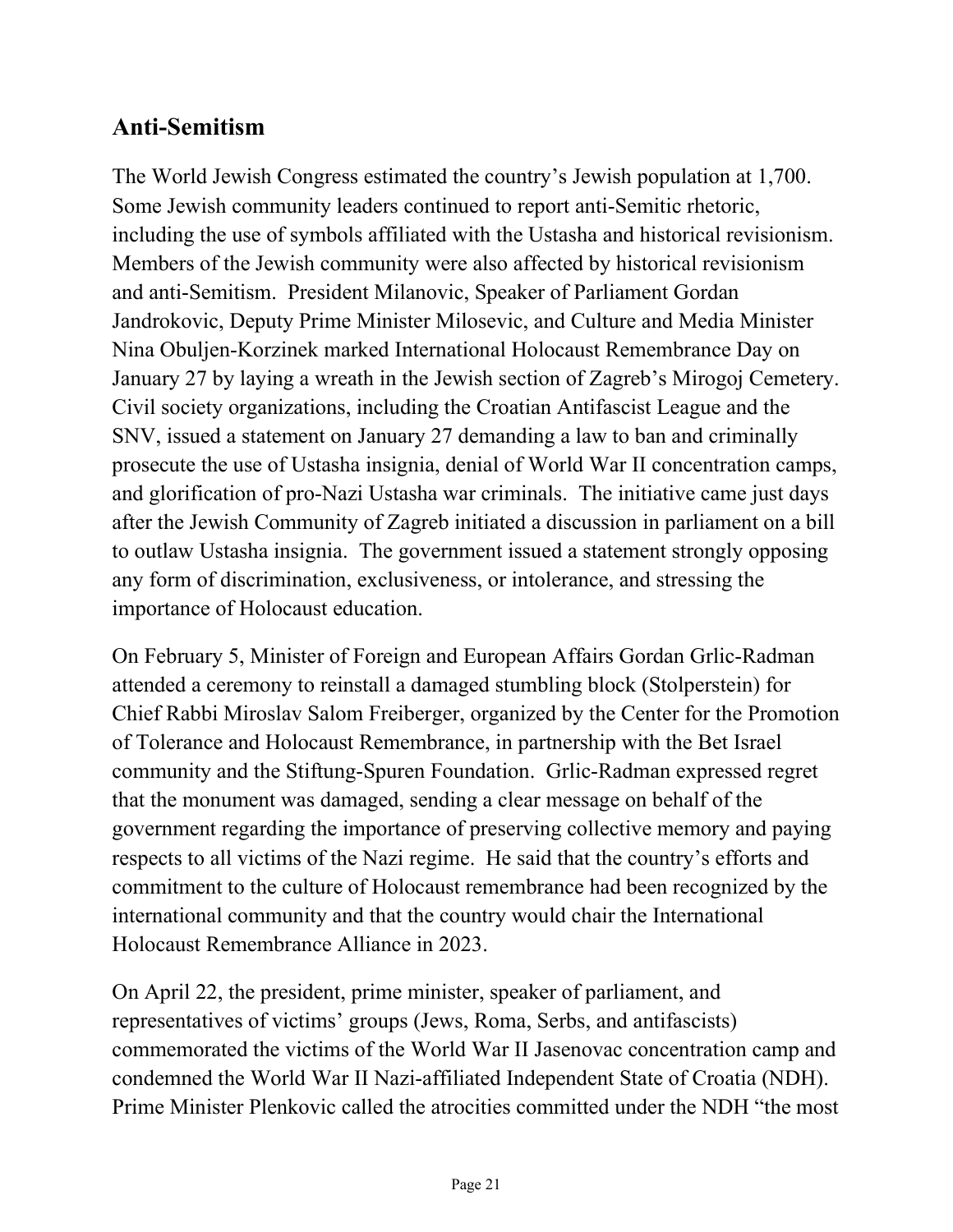tragic period in Croatian history" and underlined that patriotism cannot be contrary to the tolerance of others.

On August 26, Prime Minister Plenkovic told reporters the use of the salute was already banned by law and stated potential amendments of the law would be discussed.

## **Trafficking in Persons**

See the Department of State's *Trafficking in Persons Report* at [https://www.state.gov/trafficking-in-persons-report/.](http://www.state.gov/j/tip/rls/tiprpt/)

### **Persons with Disabilities**

Children with disabilities attended all levels of school with nondisabled peers, although NGOs stated the lack of laws mandating equal access for persons with disabilities limited educational access for those students. While the law mandates access to buildings for persons with disabilities, building owners and managers did not always comply, and there were no reported sanctions.

The government did not always effectively enforce the law's prohibitions of discrimination against persons with physical, sensory, intellectual, or mental disabilities, including in access to education, employment, health services, information, communications, buildings, transportation, and the judicial system and other state services.

The ombudsperson for persons with disabilities described the impact of the COVID-19 pandemic on persons with disabilities in her annual report. The report stated that, although persons with disabilities were prioritized for protection from the virus, there was a "notable lack" of professionals available to assist persons with disabilities during the pandemic. The report also noted deficiencies in social services for those with special needs, necessitating a move to care homes for some of them where individual attention was not possible.

### **HIV and AIDS Social Stigma**

Societal discrimination against persons with HIV or AIDS remained a problem.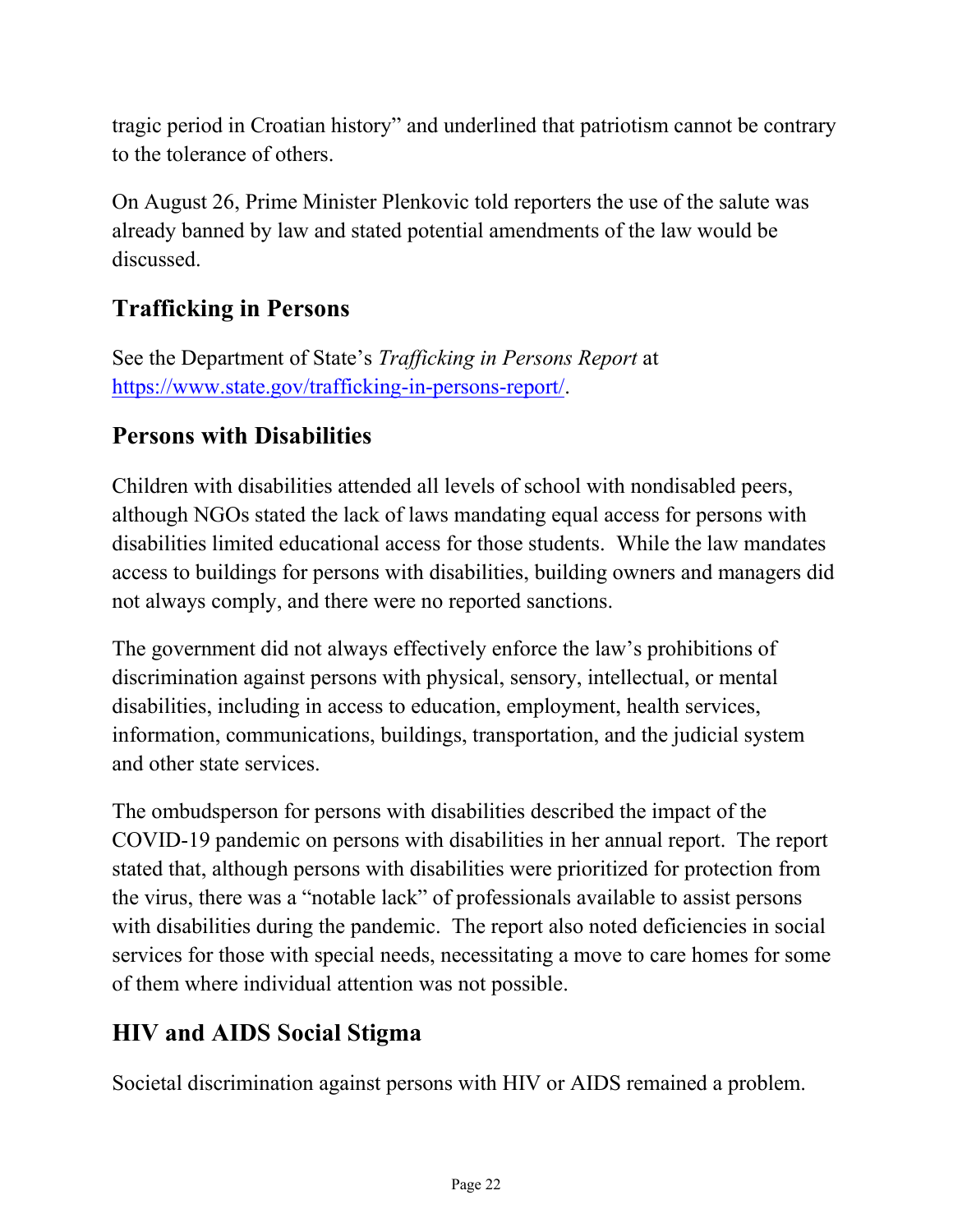The NGO Croatian Association for HIV (HUHIV) reported some physicians and dentists refused to treat HIV-positive patients. HUHIV reported violations of the confidentiality of persons diagnosed with HIV, causing some to face discrimination, including in employment, after disclosure of their status. There were reports that transplant centers refused to place HIV-positive patients on their lists of potential organ recipients.

HUHIV reported that the government's *National Plan for Fighting HIV* helped combat the stigmatization and discrimination of persons with HIV or AIDS.

## **Acts of Violence, Criminalization, and Other Abuses Based on Sexual Orientation and Gender Identity**

Representatives from minority groups said the law's prohibitions of discrimination in employment and occupation, nationality laws, housing, access to education, and health care based on sexual orientation, gender identity, or gender expression were not consistently enforced and reported sporadic incidents. LGBTQI+ NGOs noted the continuation of the judiciary's uneven performance in discrimination cases. They reported members of their community had limited access to the justice system, with many reluctant to report violations of their rights due to concerns regarding the inefficient judicial system and fear of further victimization during trial proceedings. NGOs reported that investigations into hate speech against LGBTQI+ persons remained unsatisfactory. On July 3, during the Zagreb Pride parade, there were incidents of violence and spitting on participants, verbal abuse, and the burning of a rainbow flag, according to the organizers' statement and media reports. The attacks allegedly took place during and after the march, and police arrested several suspects. During a July 6 meeting, Prime Minister Plenkovic reportedly stated that the entire governing coalition would openly stand against violent incidents such as the ones that occurred after the Pride Parade. He asserted there was no room in Croatian society for hate speech, and he praised Deputy Prime Minister Milosevic for his participation in the Pride parade.

On May 17, in a Facebook post on the occasion of International Day against Homophobia, Transphobia, and Biphobia, Rijeka's Archbishop Mate Uznic asked forgiveness from homosexuals who felt rejected by the Roman Catholic Church. Uznic expressed regret that there were still Catholics who disagreed with the spirit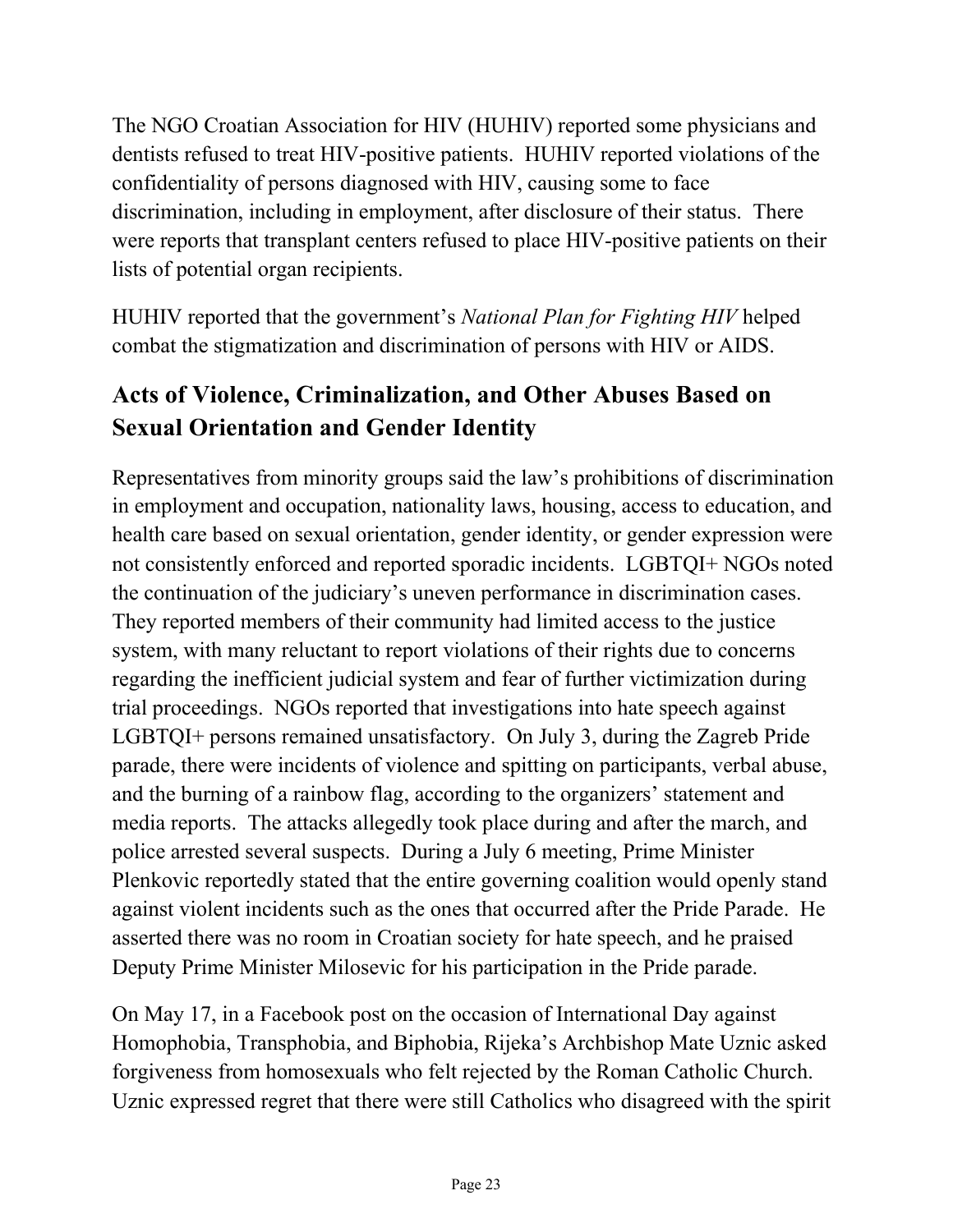of the apostolic exhortation of Amoris Laetitia, released by Pope Francis in 2016, which stated, ''every person, regardless of sexual orientation, ought to be respected in his or her dignity and treated with consideration, while every sign of unjust discrimination is to be carefully avoided, particularly any form of aggression and violence."

The Zagreb Pride organization reported on August 13 that a group of LGBTQI+ tourists from several different countries were thrown out of the Lost in the Renaissance Festival on the southern Adriatic island of Korcula. The organizing Aminess Hotels and Campsites company and the mayor of the city of Korcula strongly condemned the incident and expressed sincere regrets.

On April 21, the Zagreb Administrative Court granted same-sex couples the right to adopt children. The court ruled in favor of a same-sex couple who had challenged a 2019 law meant to increase the number of foster parents. Soon after the court ruling, however, the Ministry of Labor, Pensions, Family and Social Policies announced it would appeal.

# **Section 7. Worker Rights**

## **a. Freedom of Association and the Right to Collective Bargaining**

The law provides for the right of workers to form and join independent unions of their choice, bargain collectively, and conduct legal strikes. The law prohibits antiunion discrimination and allows unions to challenge dismissals in court. The law requires reinstatement of workers terminated for union activity.

Some limitations of these rights exist. Members of the military are not allowed to organize or to participate in a strike, while civilian employees of the military are permitted to organize but not to strike. Workers may strike only at the end of a contract or in specific circumstances cited in the contract, and only after completing mediation. Labor and management must jointly agree on a mediator if a dispute goes to mediation. If a strike is found to be illegal, participants may be dismissed and the union held liable for damages.

The government and employers generally respected freedom of association and the right to collective bargaining. The government generally enforced relevant laws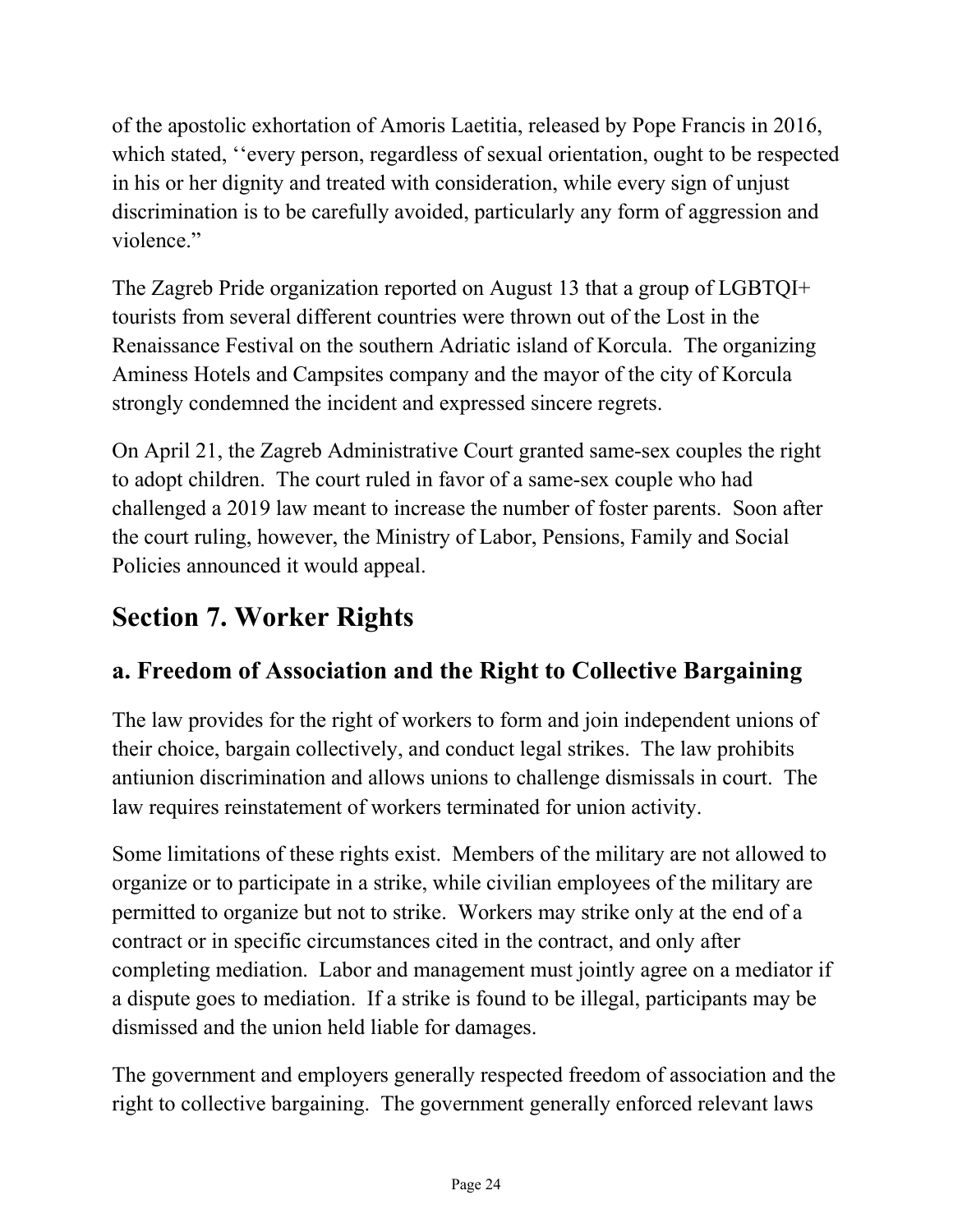effectively. Penalties were commensurate with similar violations. Judicial procedures were lengthy in the country overall and could hamper redress for antiunion discrimination.

### **b. Prohibition of Forced or Compulsory Labor**

The law prohibits and criminalizes all forms of forced or compulsory labor.

The government effectively enforced the law. Penalties for conviction of forced labor were commensurate with other serious crimes. Inspection was sufficient to enforce compliance. The government collaborated with several NGOs in publicawareness programs. As of September 22, state prosecutors reported one ongoing investigation against one perpetrator who exploited one victim and a separate ongoing investigation that involved one perpetrator and four Nepalese victims who were allegedly exploited in agriculture and construction, for labor purposes, without being compensated. There were isolated reports that Romani children were at risk of forced begging (see section 7.c.).

Also see the Department of State's *Trafficking in Persons Report* at [https://www.state.gov/trafficking-in-persons-report/.](https://www.state.gov/trafficking-in-persons-report/)

### **c. Prohibition of Child Labor and Minimum Age for Employment**

The law prohibits the worst forms of child labor. The minimum age for the employment of children is 15, the age at which compulsory education ends for most children. Minors between ages 15 and 18 who have not completed compulsory education may work only with prior approval from the government labor inspectorate and only if they would not suffer physically or mentally from the work. Children younger than age 15 may work only in special circumstances and with the approval of the ombudsperson for children. In 2020 (the last year for which data were available), there were 171 such requests, of which all were approved, usually for children to act in film or theatrical performances. The law prohibits workers younger than age 18 from working overtime, at night, or in dangerous conditions, including but not limited to construction, mining, and work with electricity. The Ministry of Labor, the Pension System, the Family, and Social Policy; the State Inspectorate; and the ombudsperson for children are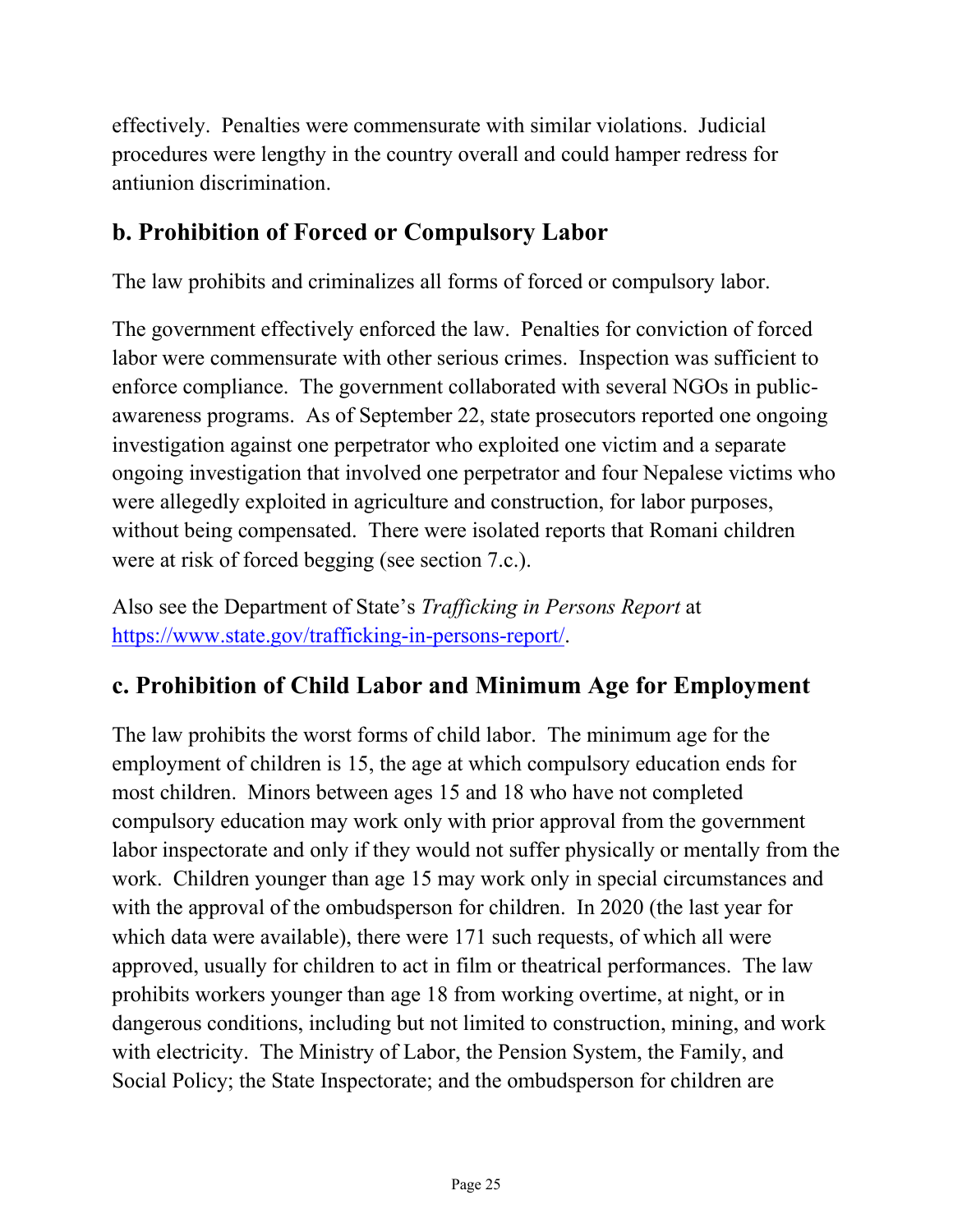responsible for enforcing this regulation.

The government effectively enforced the law. Criminal penalties were generally commensurate with similar serious violations (see also section 7.b.). There were isolated instances of violations of the child labor law. Labor inspectors identified 14 violations involving eight minors in 2020. The violations involved minors working overtime or past curfew and occurred mainly in the hospitality and construction sectors. Some children were reportedly subject to early marriage that could result in domestic servitude. Romani children were reportedly at risk of forced begging (see also section 7.b.).

## **d. Discrimination with Respect to Employment and Occupation**

The law prohibits discrimination based on race, color, sex, sexual orientation, marital status, pregnancy, family obligations, age, language, religion, political or other beliefs, national or social origin, wealth status, birth, social position or standing, political party membership or nonmembership, union or nonunion membership, or physical or mental disabilities.

The government enforced the law in all sectors, but sporadic discrimination in employment or occupation occurred based on gender, disability, sexual orientation, HIV-positive status, and ethnicity, particularly for Roma. Penalties were commensurate with similar crimes, and inspection and remediation were sufficient. Some companies, state institutions, and civil society organizations, however, sometimes chose to pay a fine rather than comply with quotas for hiring persons with disabilities. In her 2020 report, the ombudsperson for gender equality asserted no appropriate measures would yet effectively encourage the participation of women in economic decision-making positions, and women had lower average salaries (13 percent lower) and pensions (22 percent lower) than men. According to citizens' complaints, age and motherhood continued to be the main challenges of gender discrimination against women in the labor market.

The 2020 annual report of the ombudsperson for disabilities assessed limited growth of employment of persons with disabilities, putting persons with disabilities at greater risk for poverty, especially because of low salaries and pensions, and reported that in comparison with 2019, only 3 percent more persons with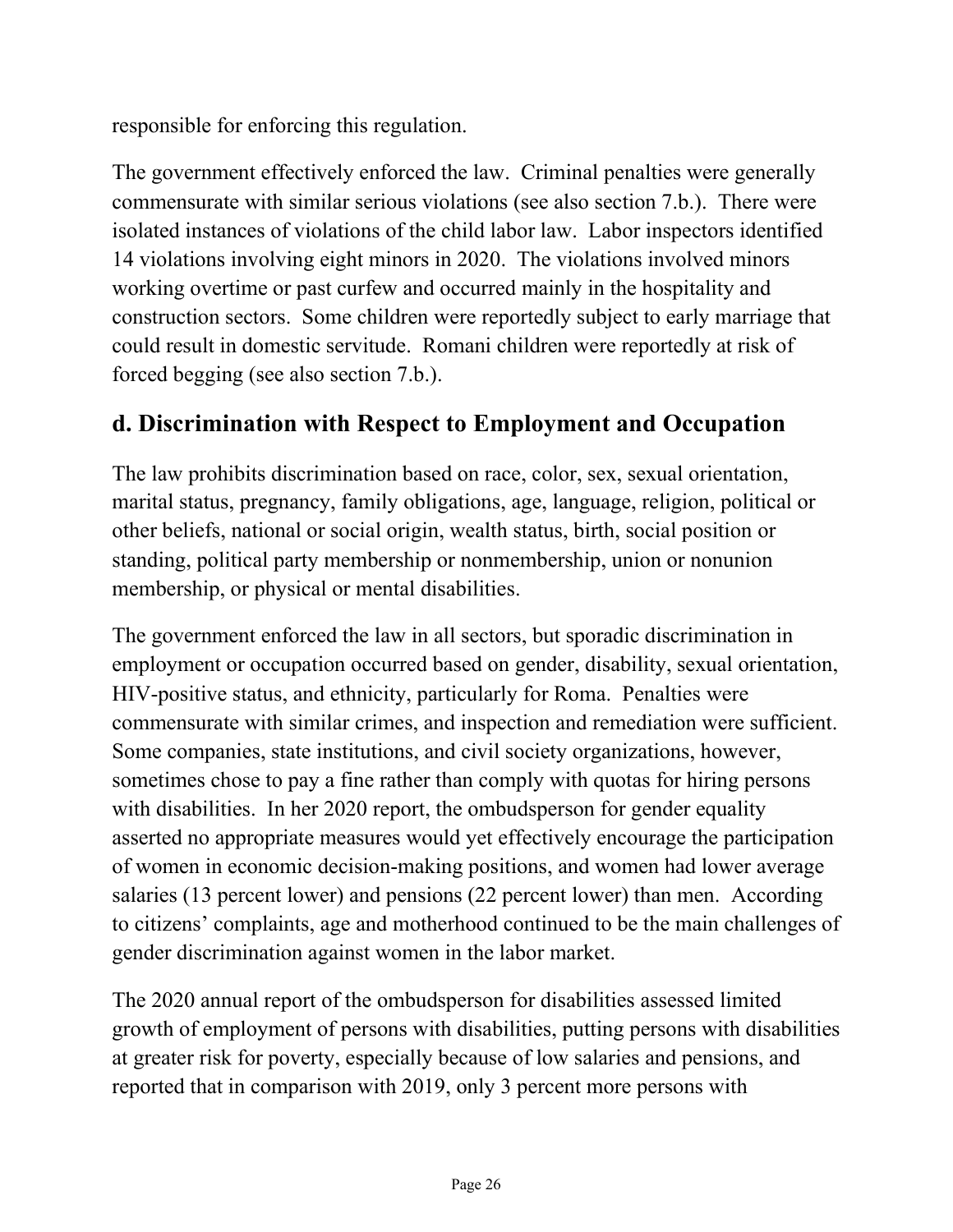disabilities were hired in 2020.

According to LGBTQI+ advocacy organizations, although legislation protects LGBTQI+ employees against discrimination at the workplace, employers did not have adequate policies and procedures in place to provide protection against discrimination based on sexual orientation or gender identity. NGOs reported LGBTQI+ persons sometimes refrained from publicly revealing their sexual orientation or gender identity because they were vulnerable to termination of employment or demotion.

### **e. Acceptable Conditions of Work**

**Wage and Hour Laws:** The law establishes a national minimum wage slightly above the official poverty income level. The law provides for a standard workweek of 40 hours and limits overtime to 10 hours per week and 180 hours per year.

The Office of the Labor Inspectorate effectively enforced wage and hour laws. Inspection was sufficient to enforce compliance, and penalties were commensurate with those for similar violations. In 2020, inspectors reported 3,757 violations of labor laws, including numerous violations for wage, hour, time off, and contract irregularities. During 2020, inspectors filed 63 reports seeking criminal proceedings against employers, of which some included multiple violations by the same employer for nonpayment of wages (45), or for not registering employees properly with state health and pension insurance (24), one charge for counterfeiting documents, and two charges for making false statements.

The law allows employees to sue employers for nonpayment of wages and provides a penalty commensurate with other similar violations, although the law exempts employers who fail to pay wages due to economic duress. Workers may sue employers who do not issue pay slips to their employees in order to bypass mandatory employer contributions to social insurance programs.

There were concerns regarding poor working conditions in the health-care sector. Nurses particularly experienced high workloads, insufficient number of workers, the lack of opportunities for advancement or professional development, unpaid overtime hours, and disorders that could harm mental health (e.g., fatigue,